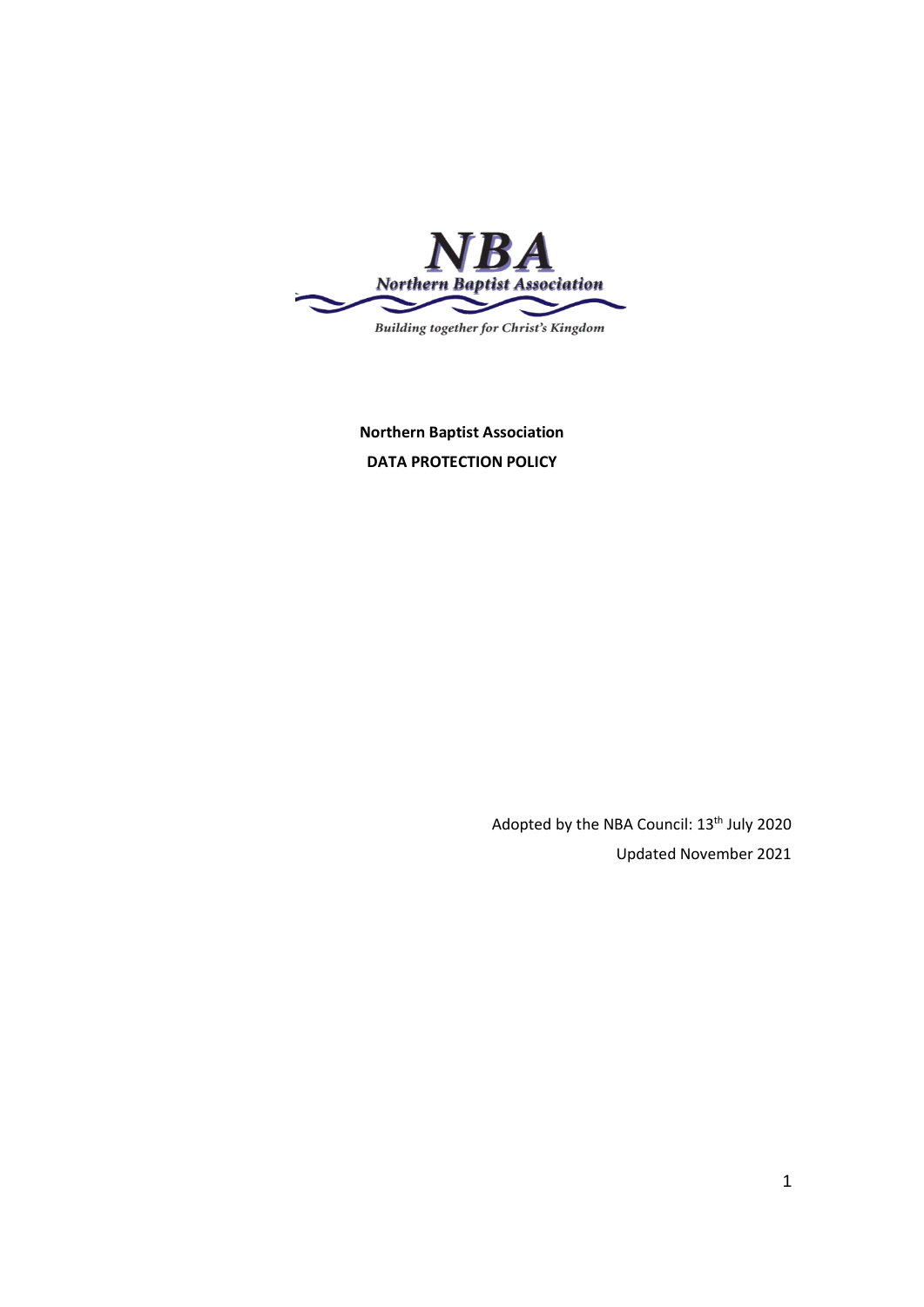#### **CONTENTS**

| 1.  |                                                               |
|-----|---------------------------------------------------------------|
| 2.  |                                                               |
| 3.  |                                                               |
| 4.  |                                                               |
| 5.  |                                                               |
| 6.  |                                                               |
| 7.  |                                                               |
| 8.  |                                                               |
| 9.  |                                                               |
| 10. |                                                               |
| 11. |                                                               |
| 12. |                                                               |
| 13. |                                                               |
| 14. |                                                               |
| 15. |                                                               |
| 16. |                                                               |
| 17. | Disclosures of information to third parties (Data Sharing)18  |
| 18. |                                                               |
| 19. | Transferring personal data outside the European Union (EU) 21 |
| 20. |                                                               |
| 21. |                                                               |
| 22. |                                                               |
| 23. |                                                               |
| 24. |                                                               |
| 25. |                                                               |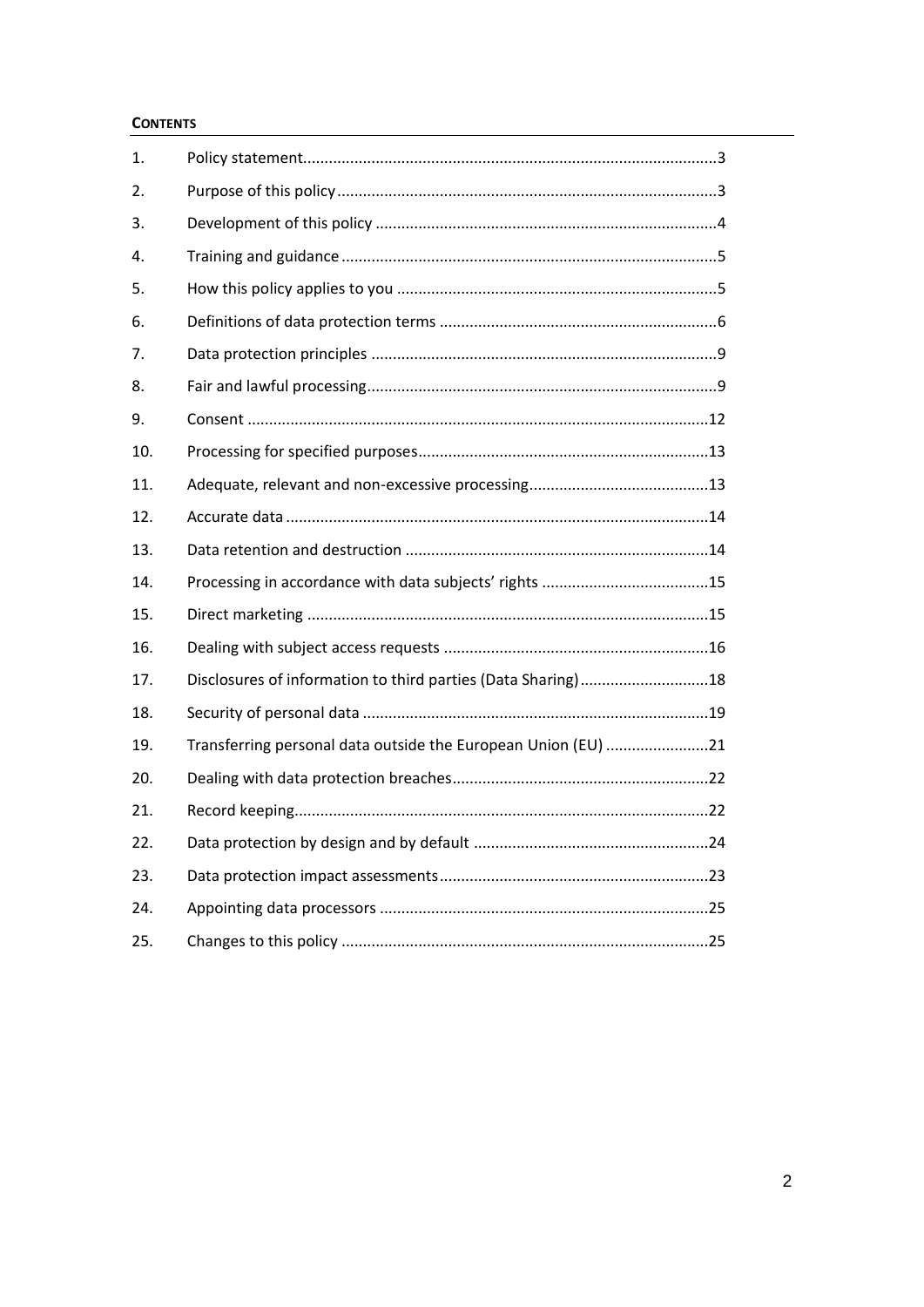### **1. POLICY STATEMENT**

1.1 We (The Northern Baptist Association) are committed to protecting personal data and respecting the rights of individuals whose personal data we collect and use. We are registered as a data controller with the Information Commissioner's Office (ICO) with registration number ZA216023 and process the personal information of individuals in accordance with our constitution.

We process personal data to enable us to, among other purposes:

- (i) Provide a voluntary service for the benefit of the public in Great Britain;
- (ii) Administer membership records;
- (iii) Fundraise and promote the interests of the charity;
- (iv) Manage our employees and volunteers;
- (v) Maintain our own accounts and records;
- 1.2 Everyone has rights with regard to the way in which their personal data is handled. In line with our values and aims, we are committed to good practice in the handling of personal and confidential information and to ensuring that such information is stored securely and is processed in accordance with the law.

#### **2. PURPOSE OF THIS POLICY**

- 2.1 In the course of our work, we may collect and process personal data. This may include data we receive directly from a data subject (for example, by completing forms or by corresponding with us by mail, phone, email or otherwise) and data we receive from other sources (including, for example, contractors who provide us with technical services or payment services).
- 2.2 We process the personal information of individuals in both electronic and paper form and all this data is protected under data protection law. In some cases, it is sensitive information about individuals' religious or other beliefs, finances and personal circumstances. In addition, we hold lots of less sensitive information such as names and contact details, education and employment details, and visual images of individuals connected with member churches; current, past and prospective staff; volunteers; supporters; advisers; complainants and enquirers; representatives of other organisations; as well as business and other contacts such as suppliers. We may also receive other personal information from the above or other sources.
- 2.3 We do not hold information relating to criminal proceedings or offences or allegations of offences other than in the specific circumstances set out in section 6.7 of this policy.
- 2.4 We are aware that individuals can be harmed if their personal information is misused, is inaccurate, if it gets into the wrong hands as a result of poor security or if it is disclosed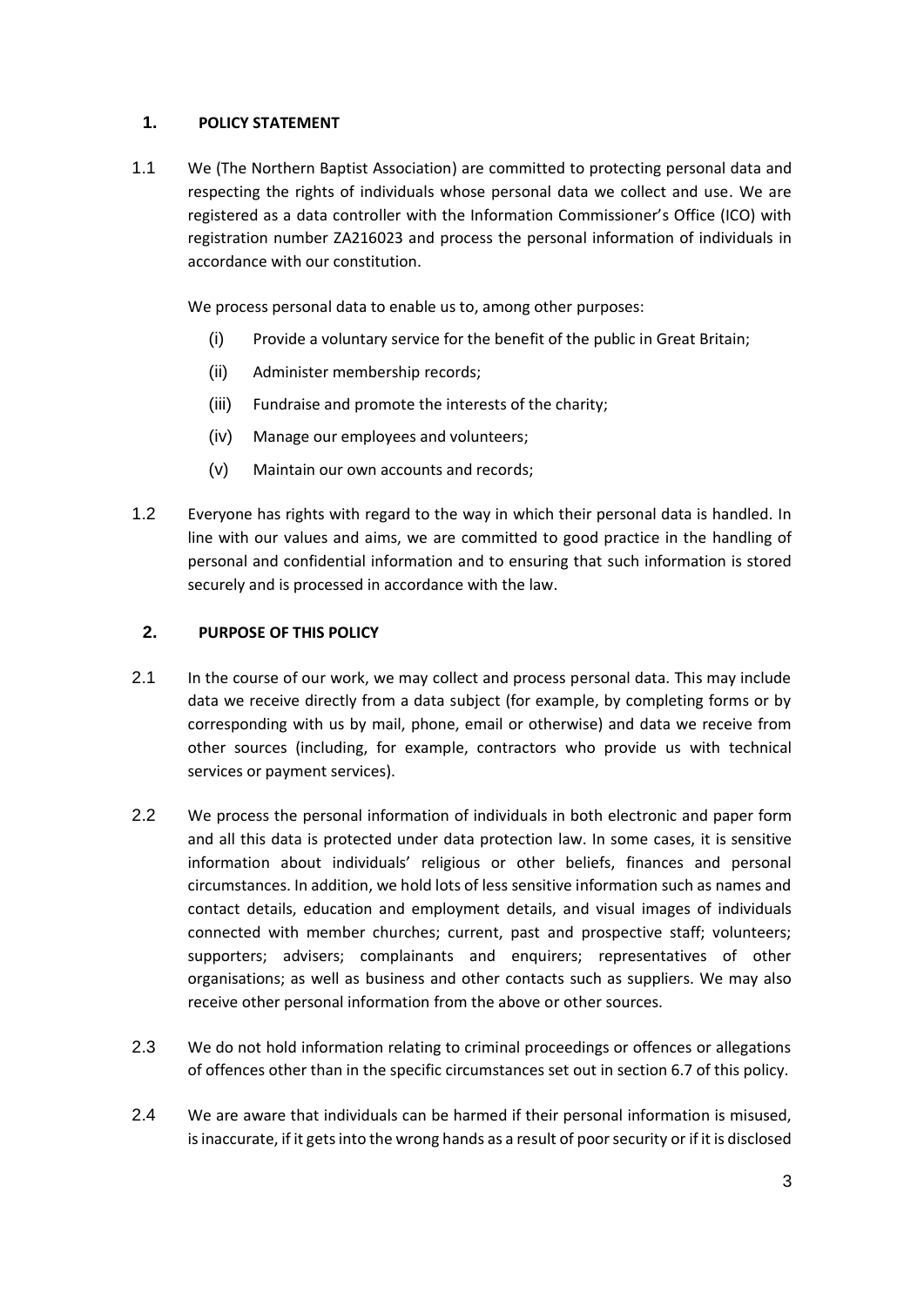carelessly. We are committed to protecting personal data and information from unauthorised disclosure and ensuring its accuracy.

- 2.5 The purpose of this policy is to set out what measures we are committed to taking, as an organisation and as individual members of staff, to ensure we comply with the relevant legislation including:
	- (i) The General Data Protection Regulation (GDPR);
	- (ii) The Data Protection Act 2018 (DPA);
	- (iii) The Privacy and Electronic Communications Regulations (EC Directive) (PECR);
	- (iv) The Computer Misuse Act 1990 (CMA);
	- (v) The common law duty of confidentiality;
	- (vi) Any other laws and regulations relating to the protection of personal data.
- 2.6 Breaches of data security or confidentiality are serious incidents. If they occur they will be investigated fully and actively managed to ensure that any breach is as limited as possible. A breach of the GDPR, the DPA or other legislation may mean that we, and/or a member of our staff, are liable to prosecution or to regulatory action. We may also be required to report breaches to the Information Commissioner's Office (ICO) if a breach results in a risk to an individual, and to inform the data subject if the breach results in a high risk to any person.

### **3. DEVELOPMENT OF THIS POLICY**

- 3.1 This policy has been approved by the NBA Resources Group, on behalf of the NBA Council which is responsible for ensuring that we comply with all our legal obligations. It sets out the legal rules which apply whenever we obtain, store or use personal data.
- 3.2 Our Data Protection Officer is responsible for ensuring compliance with data protection law, dealing with data security breaches and with the development of this policy. Any questions about the operation of this policy or any concerns that the policy has not been followed should be referred to the Data Protection Officer at [elainewebster@thenba.org.uk](mailto:elainewebster@thenba.org.uk)

The Data Protection Officer will:

- (i) Keep the content and effectiveness of this policy under review;
- (ii) Oversee compliance with the policy;
- (iii) Keep a record of all data security incidents or breaches and investigate in appropriate detail;
- (iv) Provide or arrange training and guidance for staff;
- (v) Act as our nominated contact with the ICO.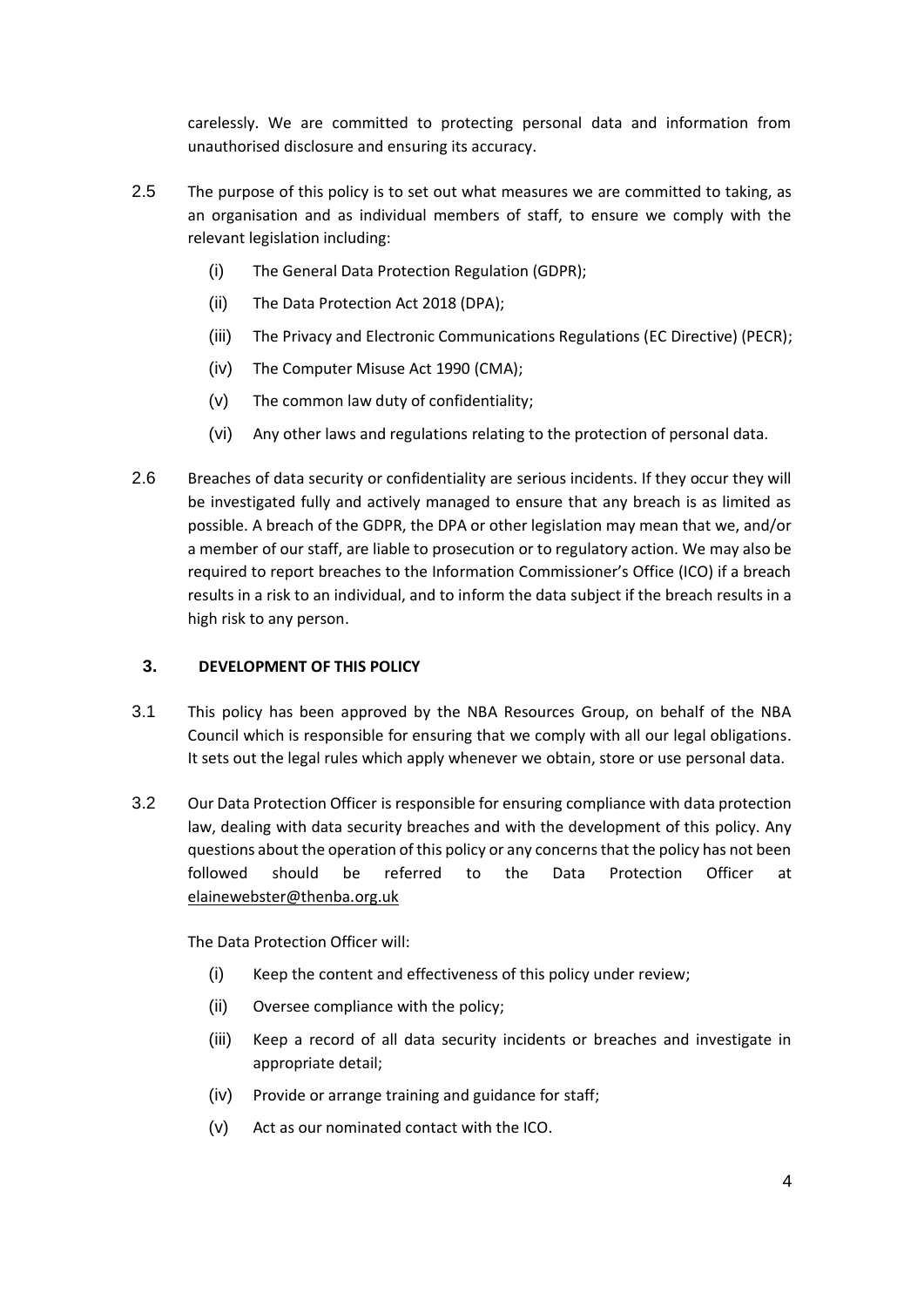- 3.3 References in this policy to the Data Protection Officer shall be construed as references to the Data Protection Officer or such other person as the Data Protection Officer may appoint to act on his or her behalf.
- 3.4 From time to time we may need to make changes to this policy or guidance in line with current operational practices and/or legislation.
- 3.5 Any questions, ideas or concerns about the operation of this policy or recommendations for additions or amendments should be referred to the Data Protection Officer.

### **4. TRAINING AND GUIDANCE**

We will consider annually providing general training for all staff to raise awareness and outline the law. We may also issue guidance or instructions from time to time.

### **5. HOW THIS POLICY APPLIES TO YOU**

- 5.1 **As an employee:** You are required to comply with this policy under your employment or worker contract. If you find that you have accidentally breached the policy it is important that you contact our Data Protection Officer immediately so that the impact of the breaches can be assessed. Anyone who breaches the data protection policy may be subject to disciplinary action, particularly in the following circumstances:
	- (i) There is a big gap between the person's practice and what this policy requires;
	- (ii) Data subjects have been placed in significant risk of suffering damage and/or distress;
	- (iii) There is a data security breach; or
	- (iv) The person has breached the policy intentionally, recklessly, for personal benefit or in concert with others.
- 5.2 **As an appointed data processor/contractor:** if you are appointed by us as a data processor you are required to comply with this policy under your contract with us. Any breach of the policy will be taken seriously and could lead to contract enforcement action or termination of the contract. Data processors have direct obligations under the GDPR, primarily to only process data on instructions from the controller (us) and to implement appropriate technical and organisational measures to ensure a level of security appropriate to the risk involved.
- 5.3 **As a data subject (see definition at section 6.2 below):** We will use your personal information in accordance with this policy.
- 5.4 If you are unsure about whether anything you propose to do might breach this policy you must speak first with the Data Protection Officer.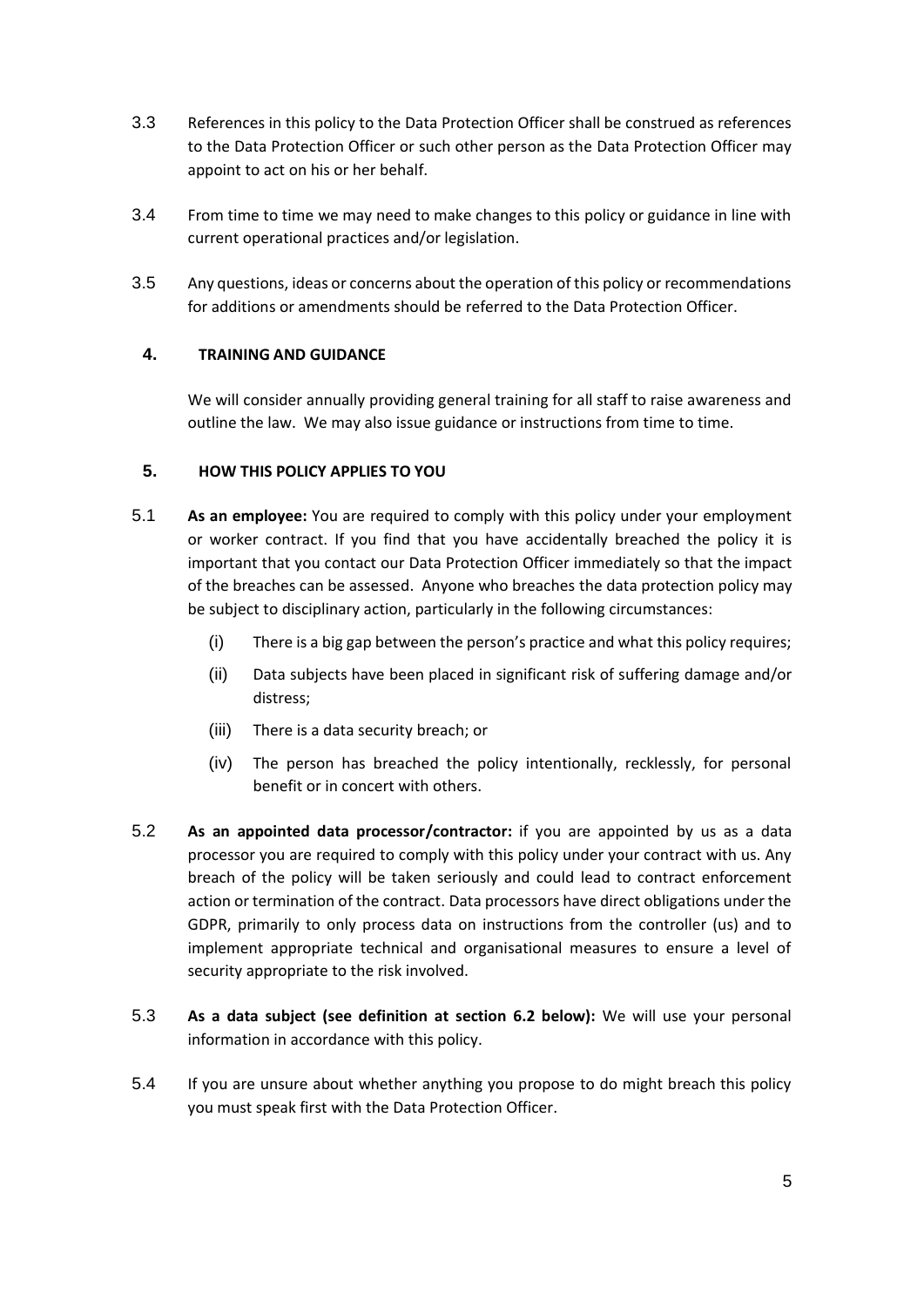#### **6. DEFINITIONS OF DATA PROTECTION TERMS**

- 6.1 The GDPR (and this policy) "applies to
	- (i) the processing of personal data wholly or partly by automated means and
	- (ii) to the processing other than by automated means of personal data which form part of a filing system or are intended to form part of a filing system."

The first part covers all data processing which involves the use of a computer ('processing' broadly covers all forms of handling of data, including storing and accessing it. The term is defined in more detail below).

The second part covers processing which does not involve a computer, of data which either forms part of a filing system, regardless of how well-structured it is, or which is collected in order to be added to a filing system at a later time (e.g. notes of a telephone conversation which are intended to be transferred to a file), even if the data is not actually added.

The following terms are used throughout this policy and bear their legal meaning as set out within the GDPR. The GDPR definitions are further explained below for the sake of clarity:

- 6.2 **Data subjects** include all living individuals about whom we hold or otherwise process personal data. A data subject need not be a UK national or resident. All data subjects have legal rights in relation to their personal information. Data subjects for whom we are likely to hold personal data include:
	- (i) Our employees;
	- (ii) Individuals who are accredited or recognised for national Baptist ministry, or N.B.A. local recognition, or those working towards these;
	- (iii) Consultants/individuals who are our contractors or employees working for them;
	- (iv) Volunteers;
	- (v) Individuals in key roles in churches in membership, or linked, with us;
	- (vi) Members;
	- (vii) Trustees;
	- (viii) Complainants;
	- (ix) Supporters;
	- (x) Enquirers;
	- (xi) Advisers and representatives of other organisations.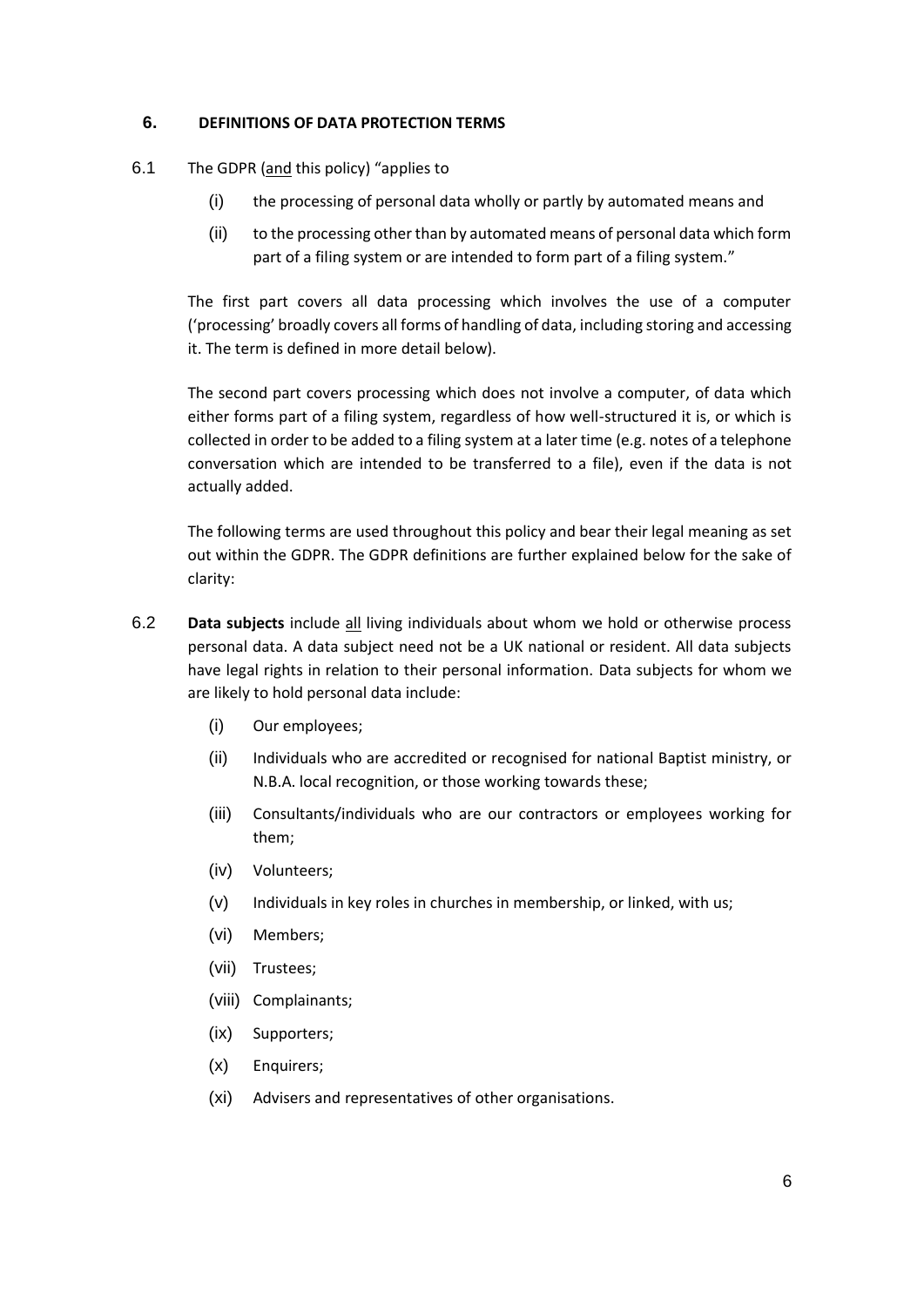6.3 **Personal data** means any information relating to a natural person who is either identified or is identifiable. A natural person must be an individual and cannot be a company or a public body. Representatives of companies or public bodies would, however, be natural persons. In addition, personal data is limited to information about living individuals and does not cover deceased persons.

An 'identified' natural person is one who is identified from the data. An 'identifiable natural person' on the other hand is one who is not identified from the data itself but who can be identified, directly or indirectly, by reference to other data, such as an identification number, location data, an online identifier or to one or more factors specific to that person.

Personal data can be factual (for example, a name, address or date of birth) or it can be an opinion about that person, their actions and behaviour.

6.4 **Data controller** means any person, company, authority or other body who (or which) determines the means for processing personal data and the purposes for which it is processed. It does not matter if such decisions are taken alone or jointly with others.

The data controller is responsible for the personal data which is processed and the way in which it is processed. We are the data controller of data which we process and this policy is intended to explain how we will comply with the GDPR.

- 6.5 **Data processors** include any individuals or organisations, which process personal data on our behalf and on our instructions e.g. an external organisation which provides secure waste disposal for us. This definition will include the data processors' own staff (note that, as mentioned above, staff of data processors may also be data subjects).
- 6.6 **Processing** is very widely defined and includes any activity that involves the data. It includes obtaining, recording or holding the data, or carrying out any operation or set of operations on the data including organising, amending, retrieving, using, disclosing, erasing or destroying it. Processing can also include transferring personal data to third parties, listening to a recorded message (e.g. on voicemail) or viewing personal data on a screen or in a paper document which forms part of a structured filing system. Viewing of clear, moving or stills images of living individuals is also a processing activity.
- 6.7 **Sensitive personal data** (referred to as 'special categories of data' in the GDPR) includes information about a person's:
	- (i) Racial or ethnic origin;
	- (ii) Political opinions;
	- (iii) Religious or similar (e.g. philosophical) beliefs;
	- (iv) Trade union membership;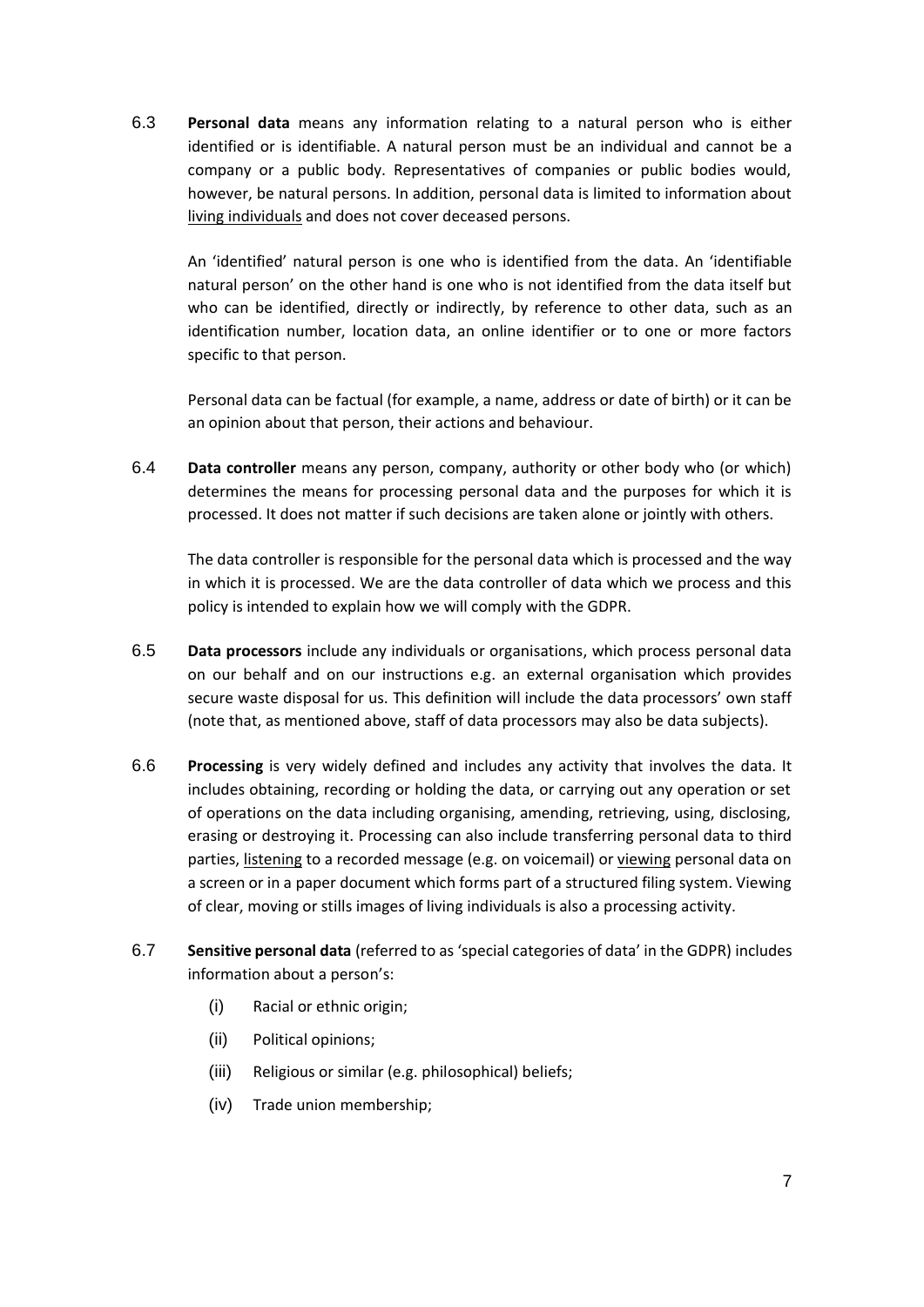- (v) Health (including physical and mental health, and the provision of health care services);
- (vi) Genetic data;
- (vii) Biometric data;
- (viii) Sexual life and sexual orientation.

Other than in the circumstances described in sections 6.8 and 6.9 below, information relating to criminal convictions and offences should not be processed unless the processing is authorised by law or is carried out under the control of official authority. This includes information about (i) allegations of criminal offences; (ii) proceedings in relation to criminal offences or alleged offences; and (iii) the disposal of criminal proceedings including sentencing. Sensitive personal data can only be processed under strict conditions, including the data subject's explicit consent (although other alternative conditions can apply in limited, very specific circumstances as described below).

- 6.8 The processing of special category personal data or personal data relating to criminal convictions and offences by accredited, nationally recognised and non-accredited ministers who are in active ministry in a Baptist church or who may return to active ministry, or by an individual in membership or in regular contact with a Baptist church or other member of the Union / Association may, where strictly necessary, be carried out to safeguard against any risks posed to others under Article 6(1)(f) GDPR where the processing is necessary for the purposes of the legitimate interests of the Union, except where such interests are overridden by the interests or fundamental rights and freedoms of the data subject which require protection of personal data, in particular where the data subject is a child.
- 6.9 Special category or criminal convictions etc data ("criminal offence data") may also be processed by the Union where it fulfils one of the substantial public interest conditions under Schedule 1, Part 2 of the Data Protection Act 2018, in particular, Conditions 10, 11, 12, 18 and 19.
- 6.10 The Union / Association may also seek to obtain, use and retain criminal offence data in reliance upon Condition 31 relating to criminal convictions under Schedule 1, Part 3 of the Data Protection Act 2018.
- 6.10 6.11 For the purposes of Schedule 1, Part 4 of the Data Protection Act 2018, more information about the Union's processing of special category and criminal offence data under Conditions 10, 11, 12, 18, 19 and 31 can be found in the "Appropriate Policy Document" in Schedule 2 of this policy.

#### **7. DATA PROTECTION PRINCIPLES**

7.1 Anyone processing personal data must comply with the GDPR's Principles. These provide that personal data must be: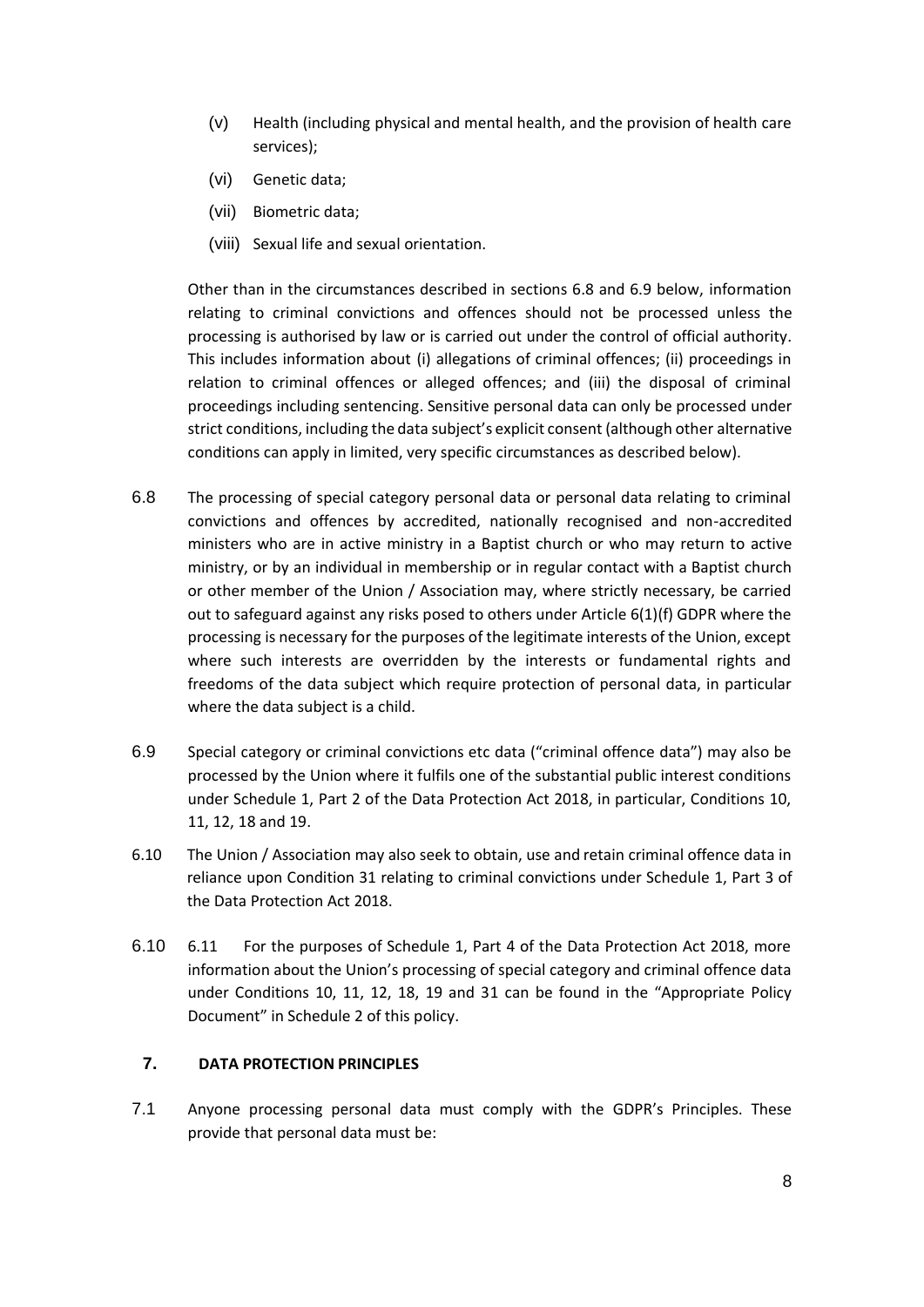- (i) processed lawfully, fairly and in a transparent manner (see section 8 below);
- (ii) processed for specified, explicit and legitimate purposes and not in a manner that is incompatible with those purposes;
- (iii) adequate, relevant and limited to what is necessary for the purpose;
- (iv) accurate and, where necessary, up to date;
- (v) not kept longer than necessary for the purpose, unless it is retained for public interest, scientific, historical research or statistical purposes and appropriate measures are taken to safeguard the rights of data subjects;
- (vi) processed in a manner which ensures its security, including protection against unauthorised or unlawful processing and against accidental loss, destruction or damage, using appropriate technical and organisational means.
- 7.2 Personal data must also be processed in accordance with the rights of data subjects(see section 14 an[d Schedule 1\)](#page-25-0).
- 7.3 Personal data cannot be transferred (or stored) outside the European Union (EU) unless this is permitted by the GDPR (see section 19). This includes storage on a cloud the servers of which are located outside the EU.

#### **8. FAIR AND LAWFUL PROCESSING**

- 8.1 Fairness of processing means that we only process data in the manner in which data subjects reasonably expect. In order to make data subjects aware of how we process personal data, the GDPR requires that we provide data subjects with certain information when we collect information from them as well as when we collect information about them from other sources.
- <span id="page-8-0"></span>8.2 If personal data is collected directly from data subjects, we will inform them (in writing) about:
	- (i) Our identity and contact details;
	- (ii) The identity and contact details of the Data Protection Officer;
	- (iii) The purposes for which we intend to process the data and the legal basis for the processing;
	- (iv) If data processing is justified on the basis of legitimate interests pursued, those legitimate interests should be identified;
	- (v) The recipients, or categories of recipients of the data;
	- (vi) If we intend to transfer personal data out of the EU or to an international organisation, the fact that we shall transfer data in this manner and information about the safety of or safeguards involved in such transfer;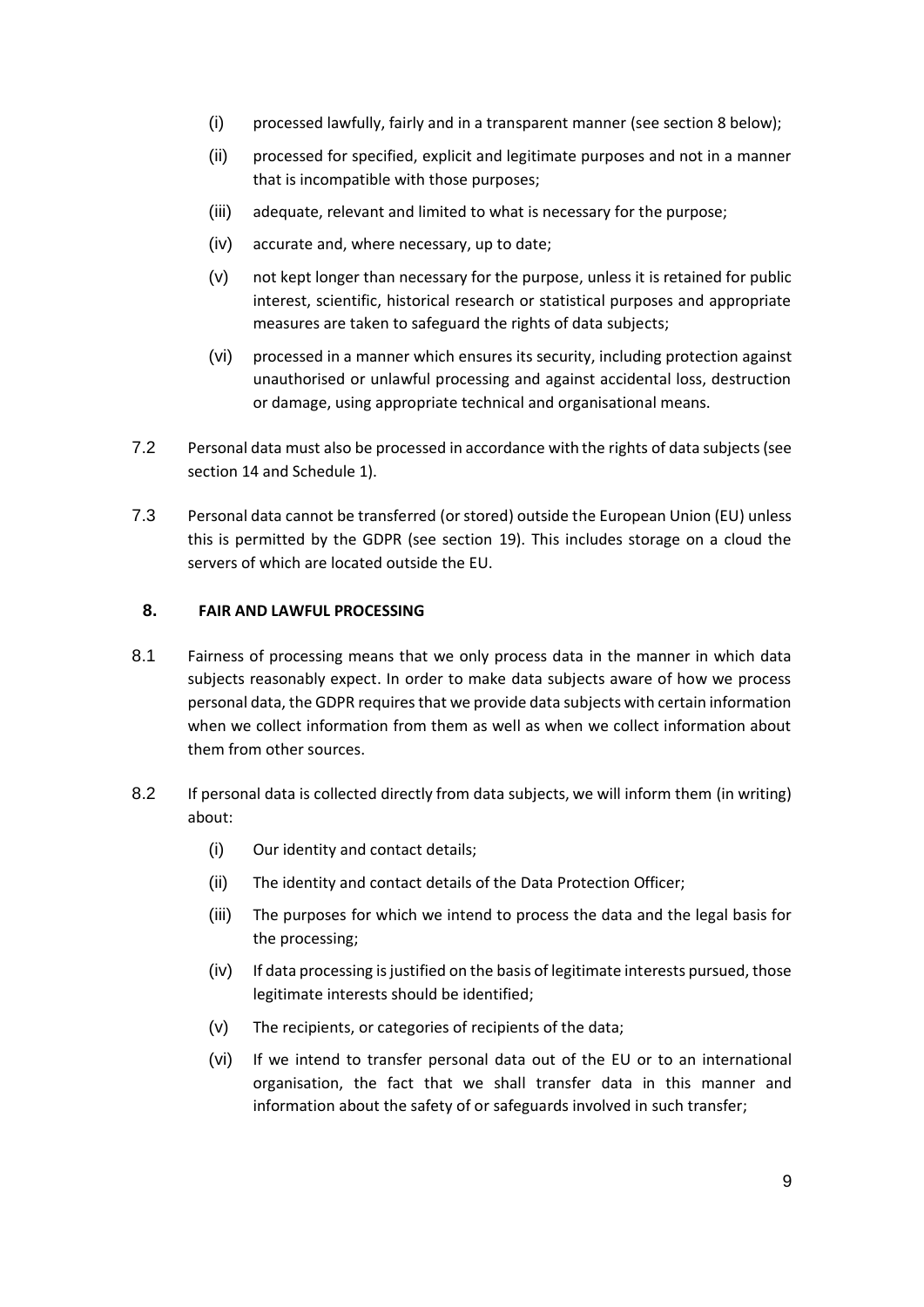- (vii) The period for which the data will be stored or the criteria for determining that period;
- (viii) The rights of data subject as set out in [Schedule 1;](#page-25-0)
- (ix) Where processing is based on consent, the right to withdraw that consent at any time;
- (x) The right to complain to the Information Commissioner's Office;
- (xi) Whether the provision of personal data is a contractual or statutory requirement, the possible consequences of failing to provide it;
- (xii) The existence of any automated data processing (i.e. decisions made solely by an automated process, without human judgment, which significantly affects a Data Subject) and meaningful information about how the process works;
- (xiii) If we intend to process personal data further for a purpose other than that for which the data was collected we will also provide information on that purpose prior to the further processing.

This information must be given at the time when the personal data is obtained.

- <span id="page-9-0"></span>8.3 If data is collected from a third party rather than directly from the data subjects, we will provide to the data subjects (in writing), within a reasonable time and not later than one month after we collect the data, with the information described in paragraph [8.2](#page-8-0) as well as the following information:
	- (i) The categories of data concerned;
	- (ii) The source of the personal data.

If we use personal data collected in this manner for communicating with data subjects we must provide this information not later than the time of our first communication with them, and if we intend on disclosing any of the personal data we must provide this information before the disclosure.

If we collect data from the data subject and we are aware that we will later be collecting additional data from third party sources it may be more effective to provide all the information to the data subject when we collect the data from them.

- 8.4 The provision of information described in paragraph 8.3 will not apply where the data referred to is collected by a member organisation or member church and is shared with the Union for the purpose of updating contact details to ensure Union records are accurate and up to date.
- 8.5 The information described in paragraphs [8.2](#page-8-0) and [8.3](#page-9-0) must be given in clear and plain language, and must be concise, transparent, intelligible and easily accessible. Depending on the context, it may be appropriate to provide the more essential information and explain where the full information can be found.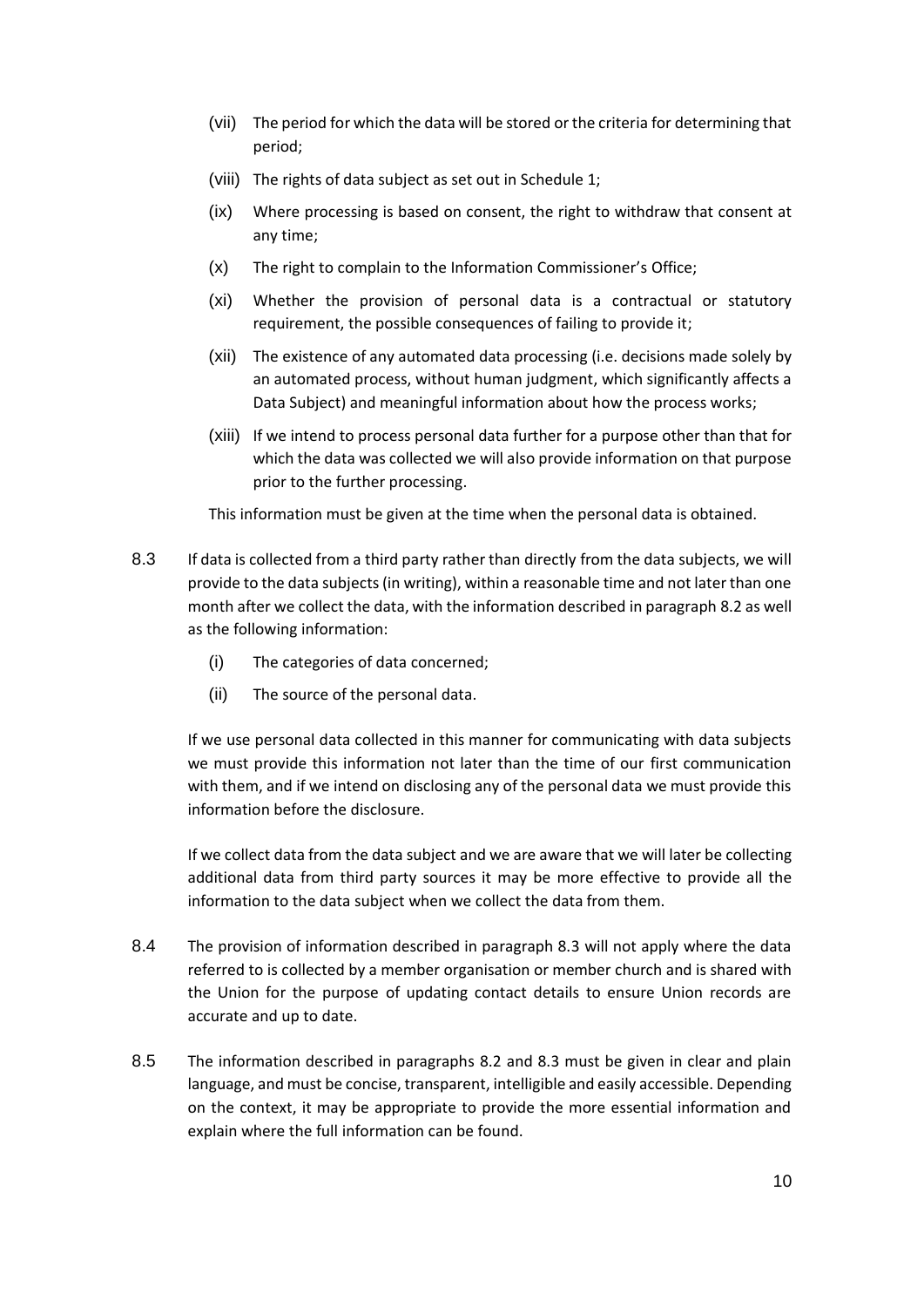- 8.6 If we receive personal data about a data subject from other sources, we will provide the data subject with this information as soon as possible thereafter, unless a legal exemption applies. Legal advice should be sought before an exemption is applied and a record must be kept of a decision to apply an exemption including the reasons for it.
- 8.7 Personal data received about a data subject from other sources may be a protected disclosure for whistleblowing purposes or may have been referred to us by an official authority to carry out our own investigation. The processing of complaints and allegations of criminal activity may be withheld from the data subject where one of the legal exemptions applies (see section 6 of this policy).
- 8.8 Processing of data is only lawful if at least one of the conditions listed in Article 6 of the GDPR is satisfied. These conditions include:
	- (i) The data subject has given consent to the processing of the data for specific purposes (as described in section 9);
	- (ii) The processing is necessary for a contract with the data subject;
	- (iii) The processing is necessary for us to comply with a legal obligation;
	- (iv) The processing is necessary for legitimate interests pursued unless these are overridden by the interests, rights and freedoms of the data subject.

The GDPR includes other conditions and before deciding on which condition should be relied upon, the original text of the GDPR should be consulted as well as any relevant guidance.

- 8.9 When we rely on the legitimate interests ground we must carry out a balancing exercise, weighing our legitimate interests with the rights of the individuals concerned. If our use of that information poses a risk to the rights of the individual it may be more appropriate to obtain the individual's consent for the particular processing so as to give the individual more control over how we use their information.
- 8.10 When sensitive personal data is processed, we must also satisfy one of the conditions set out in Article 9 of the GDPR. These include:
	- (i) The data subject has explicitly given consent;
	- (ii) The processing is necessary for carrying out our obligations under employment and social security and social protection law;
	- (iii) The processing is necessary for safeguarding the vital interests (in life or death situations) of an individual and the data subject is incapable of giving consent;
	- (iv) The processing is carried out in the course of our legitimate activities and only relates to our members or persons we are in regular contact with in connection with our purposes;
	- (v) The processing is necessary for pursuing legal claims.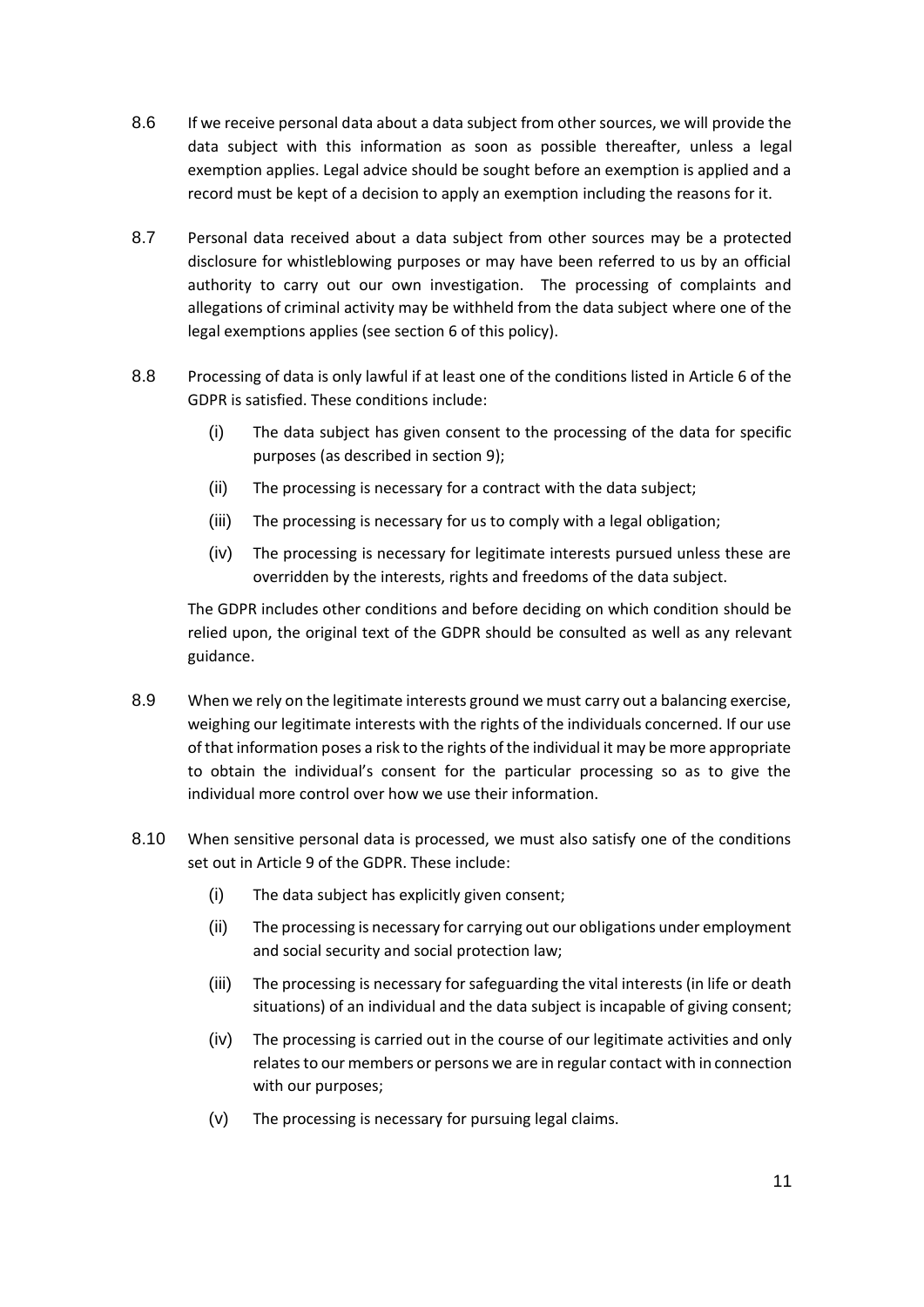The GDPR provides other alternatives for processing sensitive personal data as well and before deciding on which condition should be relied upon, the original text of the GDPR should be consulted together with any relevant guidance.

8.11 It is important that decisions we make concerning which grounds we will rely on are recorded.

## <span id="page-11-0"></span>**9. CONSENT**

- 9.1 Where personal data is not necessary for contractual purposes or for our legitimate interests or in the absence of a legal obligation justifying processing, usually the consent of the data subject is required to justify processing. Consent can however be withdrawn at any time and if withdrawn, the processing should cease. Data subjects should be informed of their right to withdraw consent and withdrawing consent should be as easy as it is to provide consent.
- 9.2 The GDPR requires consent to be a freely given, specific, informed and unambiguous indication of the data subject's wishes. It must be a statement or clear affirmative action which signifies agreement to the processing of personal data relating to the member. As a result, presumed consent and pre-selected opt-in boxes will not constitute valid consent under the GDPR.
- 9.3 Consent cannot be relied on if the individual concerned does not have a choice whether to provide us with their information or not. We cannot therefore require consent as a condition to providing a service as consent would not be considered to be freely given (other grounds for processing may be useful in such a case).
- 9.4 When obtaining consent we are also required to clearly set out the specific reason why we are obtaining the individual's information and how we intend to use it so that the individual's consent can be considered specific and informed.
- 9.5 Consent is not everlasting and before obtaining consent for processing personal data we should consider how we can ask the individual to refresh their consent at reasonable intervals in the future. Although the law does not specify how long consent is valid for, in determining this we will take into account how long the individuals concerned can expect their data to be used for. As an example, if we obtain consent from an individual to use their image that individual might reasonably not expect us to use their image more than a year later.
- 9.6 It is not enough that we obtain consent but we must be able to show that we obtained consent. It is therefore best to obtain consent in writing so that we can keep a clear and durable record of it.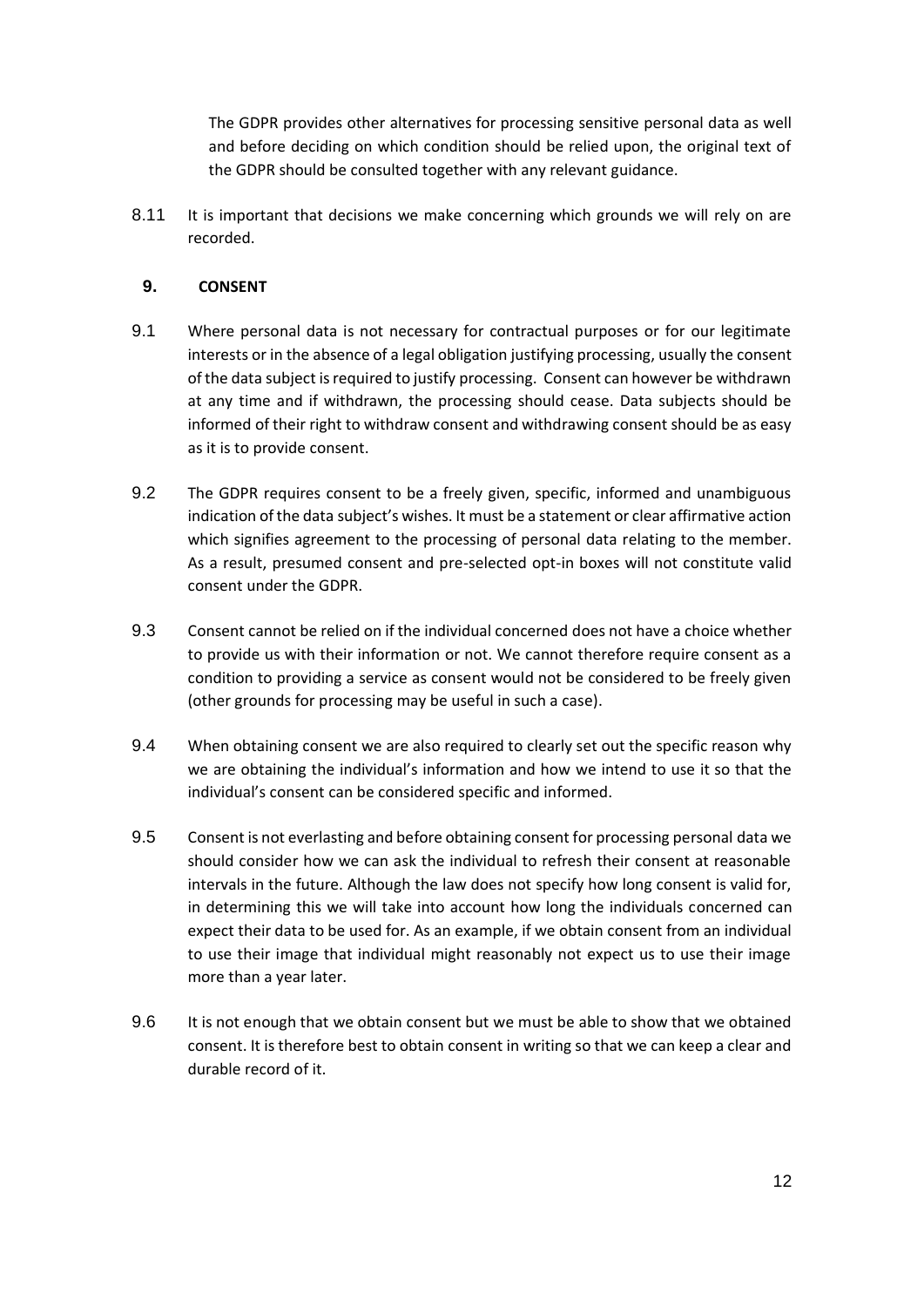#### **10. PROCESSING FOR SPECIFIED PURPOSES**

- 10.1 We will only process personal data for the specific purposes set out in our privacy notices (as described in section 8) or for other purposes specifically permitted by law. We will notify those purposes to the data subject in the manner described in section 8 unless there are lawful reasons for not doing so and this is permitted by a legal exemption.
- 10.2 We may process data for further purposes which we might not have envisaged when providing the data subject with the original privacy notice as long as the further purpose is compatible with the original purpose for which the data was collected. When assessing compatibility, we will consider, among all other relevant issues, the link between the purposes, the context in which the data was collected, the reasonable expectation of the data subject concerned, the nature of the personal data, the consequences of the further processing and the existence of appropriate safeguards. We are required to inform data subjects of the further purposes and provide them with appropriate additional information before we commence the further processing.

### **11. ADEQUATE, RELEVANT AND NON-EXCESSIVE PROCESSING**

- 11.1 We will only collect and use personal data to the extent that it is required for the specific purpose described in section 10 above (which would normally be notified to the data subject). We should collect and use just enough information, which is relevant, to achieve that purpose, but not more than is required.
- 11.2 We will check records regularly for missing information and to reduce the risk of irrelevant or excessive information being collected.
- 11.3 When implementing systems which involve processing personal data we will consider how such systems can provide for data minimisation by design and by default as described in section 22.

### **12. ACCURATE DATA**

- 12.1 We will ensure that personal data held is accurate and, where appropriate, kept up to date. The accuracy of personal data should be checked at the point of collection and at regular intervals afterwards. If a data subject informs us of a change of circumstances their record must be updated as soon as is practicable. All reasonable steps will be taken to destroy or amend inaccurate or out-of-date data.
- 12.2 Data subjects are to be given the means to easily contact us to amend any data which we hold about them if it is inaccurate or outdated and we should affect such changes unless we have a good reason not to.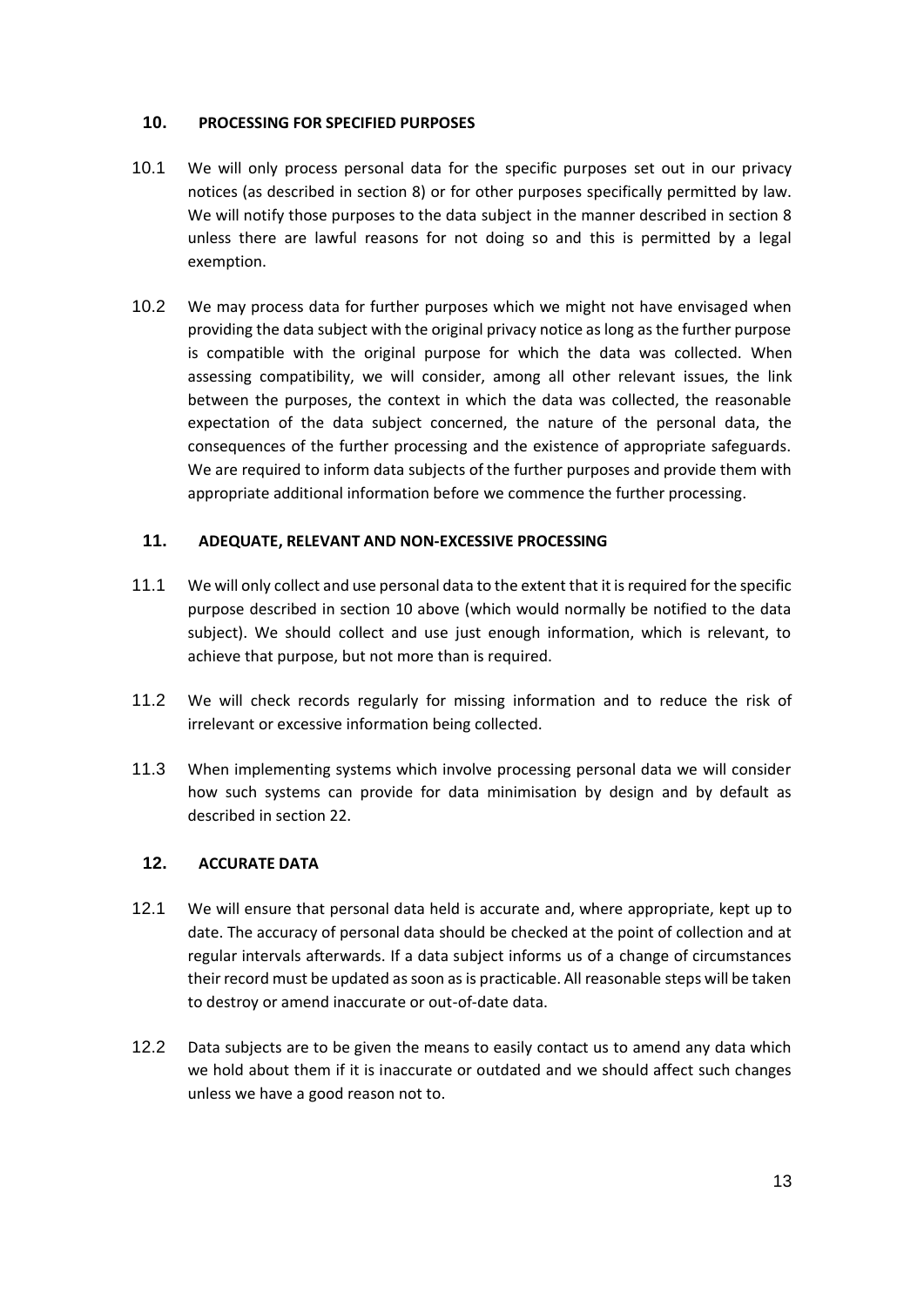- 12.3 Where a data subject challenges the accuracy of their personal data, we will mark this information as potentially inaccurate and we will try to resolve the issue informally. Where the issue is not resolved, disputes will be referred to the Data Protection Officer.
- 12.4 Records should be kept in such a way that the individual concerned can inspect them. Such documents could also be required, in certain circumstances, to be disclosed to other bodies at a later date. Information should therefore be correct, unbiased (unless a professional opinion is required to be given), unambiguous and clearly readable. Information from an external source should be recorded clearly and dated, and the source identified.

# **13. DATA RETENTION AND DESTRUCTION**

- 13.1 We will not keep personal data longer than is necessary for the purpose or purposes for which they were collected and we will comply with official guidance issued to our sector with regard to retention periods for specific items of personal data. We will take all reasonable steps to destroy, or erase from our systems, all data which is no longer required.
- 13.2 Information about how long we will keep records for can be found in our RECORDS RETENTION SCHEDULE
- 13.3 When they are no longer required, solid state devices, hard disks, CD-ROMs and other storage media which have at any time held or processed personal data must be dealt with so that the personal information cannot be recovered from them. They should be overwritten using a process approved by our IT team so that the data previously stored on them is beyond recovery by any available technological or other means, or should be physically destroyed by secure means.

### **14. PROCESSING IN ACCORDANCE WITH DATA SUBJECTS' RIGHTS**

- 14.1 We will process all personal data in line with data subjects' rights, in particular their right to:
	- (i) Request access to any personal data held about them by us (the right of subject access is discussed in section [16](#page-14-0) below),
	- (ii) Prevent the processing of their personal data for direct-marketing purposes (discussed in section [15](#page-14-1) below);
	- (iii) Ask to have inaccurate personal data amended; and
	- (iv) Object to processing, in certain circumstances.
- 14.2 If any communication is received by a member of staff from a data subject which relates or could relate to their data protection rights, this should be forwarded to our Data Protection Officer **immediately**.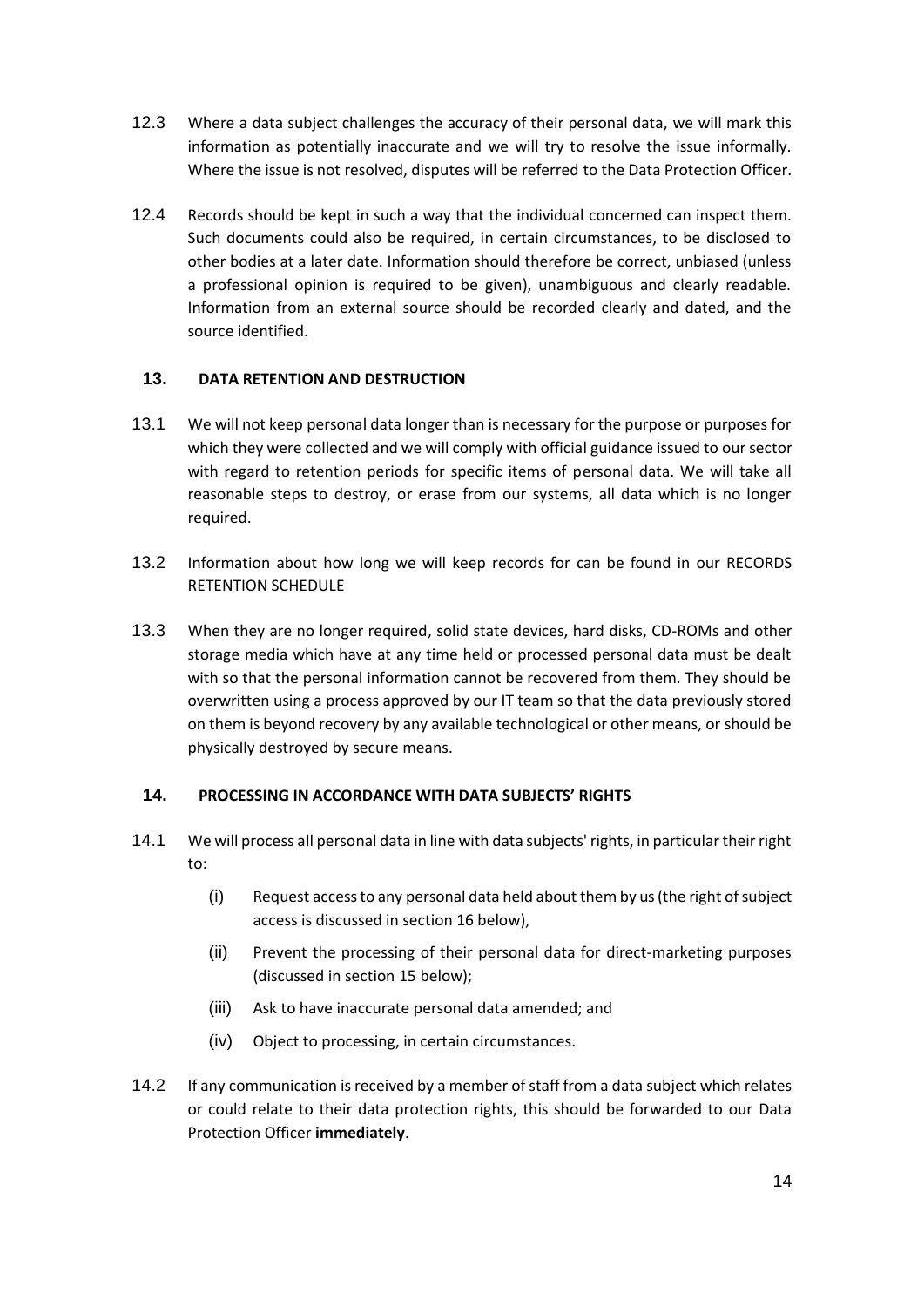14.3 A more detailed description of the rights of data subjects can be found in [Schedule 1](#page-25-0) although the precise conditions contained in the GDPR will be applied when giving effect to these rights.

#### <span id="page-14-1"></span>**15. DIRECT MARKETING**

- 15.1 'Direct marketing' means the communication (by whatever means) of any advertising or marketing material which is directed to particular individuals. This includes contact made by organisations to individuals solely for the purposes of promoting their aims and the advertising need not be of a commercial product, nor need anything be offered for sale. We will adhere to the rules set out in the GDPR, the Privacy and Electronic Communications Regulations and any laws which may amend or replace the rules governing direct marketing when we make contact with data subjects, whether that contact is made by (but not limited to) post, email, text message, social media messaging, telephone (both live and recorded calls) and fax. Stricter rules apply to marketing by email and other electronic means including text messaging, social media messaging, fax and automated telephone calls.
- 15.2 Any direct marketing material that we send should identify us as the sender and should describe how an individual can object to receiving similar communications in the future.
- 15.3 Data subjects have a very strong right to object to any form of processing of their personal data for a direct marketing purpose. If an individual exercises their right to object we are required to cease processing for this purpose within a reasonable time.

## <span id="page-14-0"></span>**16. DEALING WITH SUBJECT ACCESS REQUESTS**

- 16.1 All data subjects have a right to obtain from us copies of personal data which we hold about them. Such copies shall be provided together with information about:
	- (i) The purposes of processing;
	- (ii) The categories of personal data concerned;
	- (iii) The recipients to whom the data has been or will be disclosed, particularly if these are outside the European Economic Area;
	- (iv) The envisaged period for which the data will be held;
	- (v) The existence of the right to request rectification, erasure or restriction of processing as well as the right to object to data processing;
	- (vi) The right to lodge a complaint to the ICO;
	- (vii) Where the data is collected from someone other than the data subject, the source from which we obtained the data;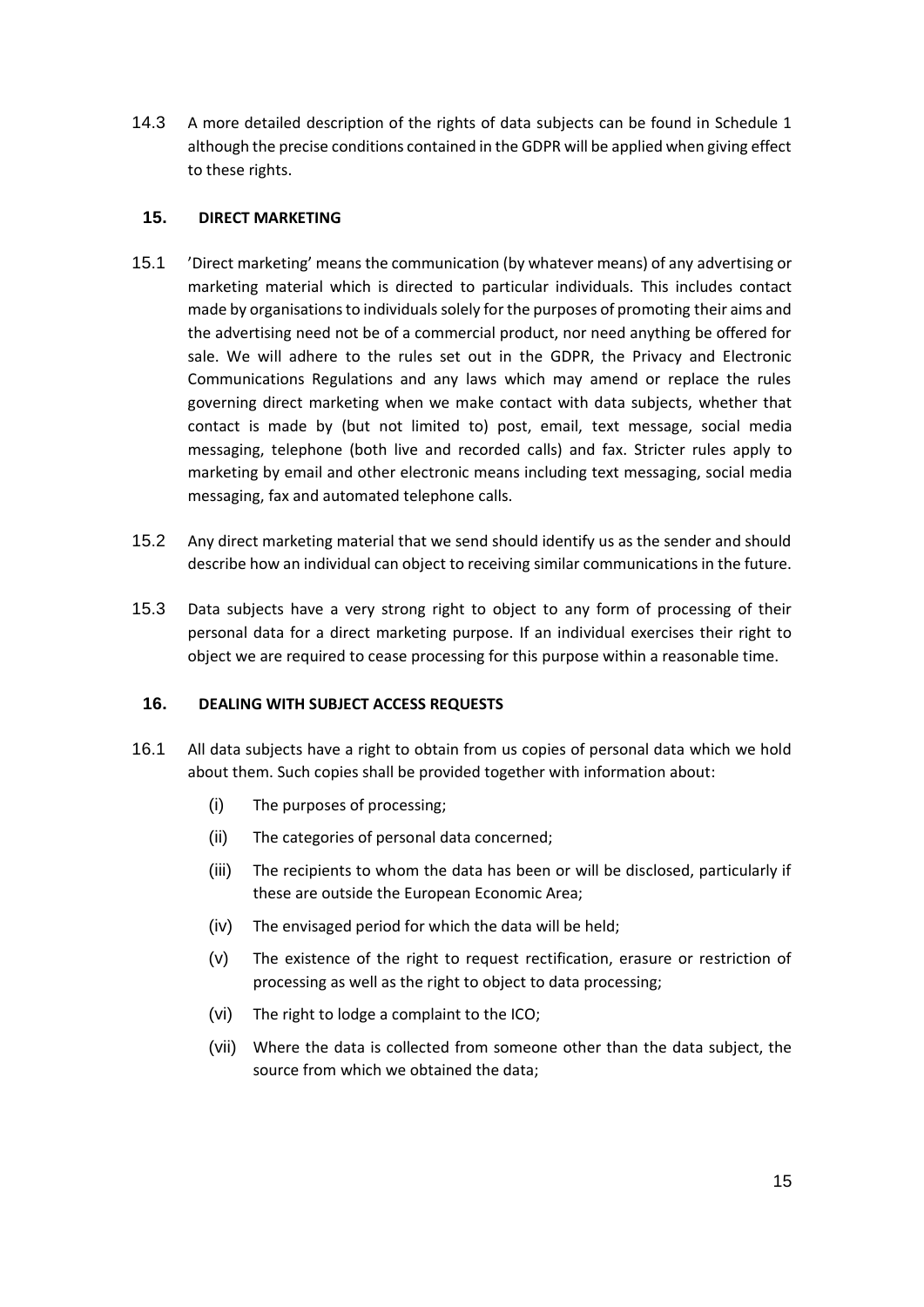- (viii) The existence of any automated decision-making and a description of the logic involved as well as information about the significance and envisaged consequences of such processing;
- (ix) The safeguards in place in relation to personal data transferred outside the European Economic Area.
- 16.2 Requests do not need to be made in any particular form and need not quote the law or the right of subject access. It is enough that a data subject asks for their personal information. Staff who receive such a request must forward it to the Data Protection Officer immediately as there is a limited timeframe in which we are required to comply and we may need to obtain additional information from the individual before we can do so, including clarification of the scope of the request and confirmation of the individual's identity.
- 16.3 More information about the right of subject access can be found in [Schedule 1.](#page-25-0)
- 16.4 We do not and cannot charge a fee for complying with a subject access request save in exceptional circumstances described in [Schedule 1.](#page-25-0)
- 16.5 Except in limited circumstances when complying with a subject access request we may not disclose the personal data of third parties. For this reason personal data of third parties should be redacted from documents which are provided to the requester.
- 16.6 The right of subject access (SAR) is a right of the individual and is therefore only exercisable by that particular individual. The information should also only be provided to that individual. The exception to this rule is when a request is made by a person other than the data subject on behalf of the data subject and:
	- (i) The data subject has authorised the requester to make the request on their behalf and to receive the information; or
	- (ii) The data subject is incapable of understanding the nature and implications of a subject access request.

With regard to requests made by children or on behalf of children, as a rule of thumb, a child of 12 or over is usually regarded as capable of possessing the requisite mental capacity, although this is not an absolute indicator and decisions in this regard will depend on the mental and emotional development of the child in question.

16.7 Where we have reasonable doubts as to the identity of the requester we will seek to verify their identity before any personal data is disclosed. Evidence of legal authority to act on behalf of the data subject will be required where a request is made on behalf of someone else.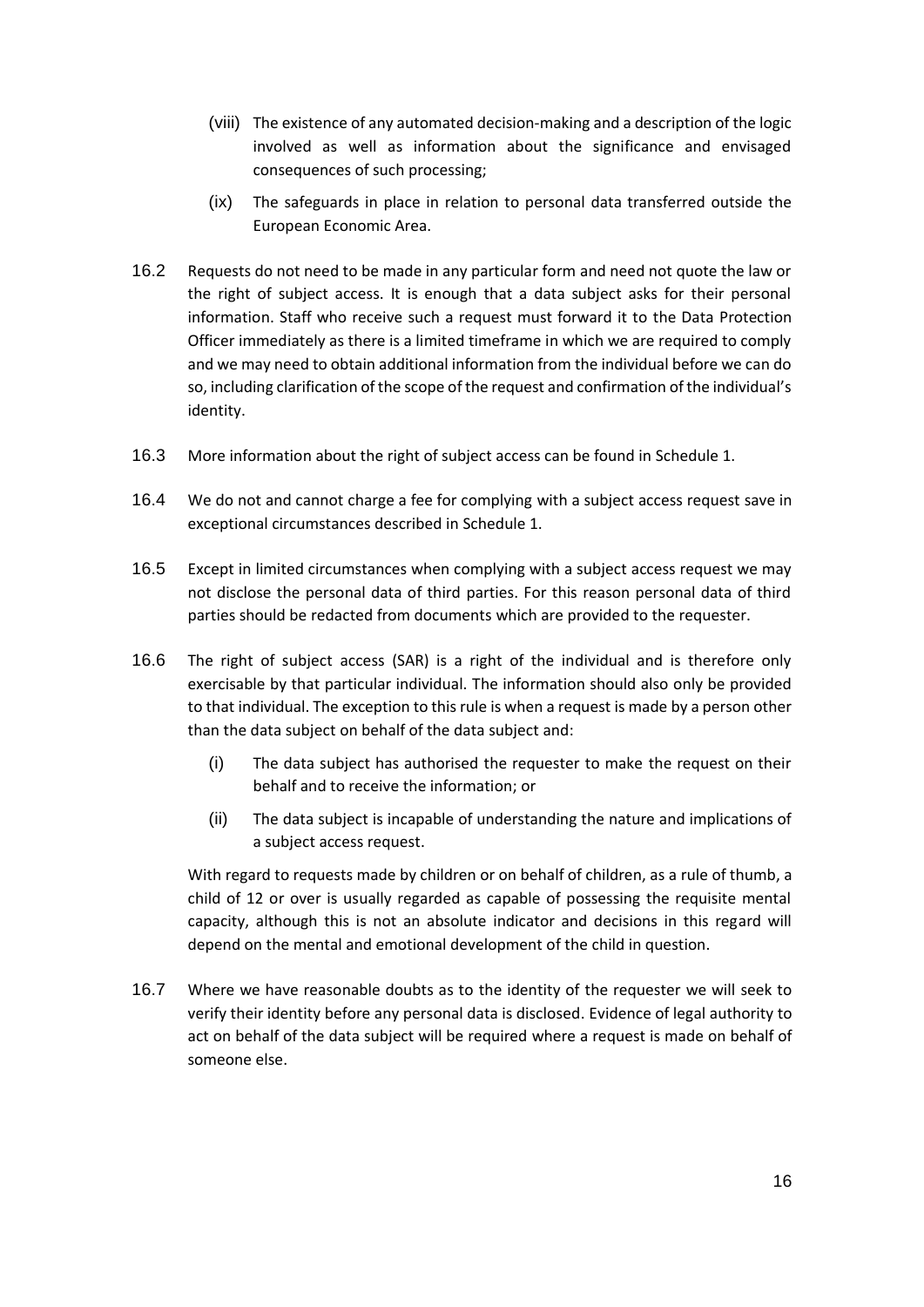- 16.8 Evidence of identity of the data subject and any third party acting on their behalf can be established by production of a combination of the following (in original or certified copy):
	- (i) Passport;
	- (ii) Photo driving licence;
	- (iii) Utility bill showing current address;
	- (iv) Birth/marriage certificate;
	- (v) P45/P60.
- 16.9 Evidence of legal authority to act on behalf of an adult can include:
	- (i) Original signed letter of authority from the data subject (where the data subject possesses full mental capacity);
	- (ii) Original or certified copy of a relevant power of attorney or Court of Protection Deputyship Order (where the data subject lacks mental capacity).
- 16.10 In certain circumstances, exemptions may apply which may require or allow us to withhold information requested in response to a subject access request although it should be presumed that all personal data relating to an individual should be disclosed to them. Legal advice should be sought when it is thought that an exemption may be applicable.
- 16.11 We will keep records of all subject access requests and a record of why information was redacted or withheld (e.g. subject to an exemption).
- 16.12 Further information on dealing with subject access requests can be found on the website of the Information Commissioner's Office (ICO).

### **17. DISCLOSURES OF INFORMATION TO THIRD PARTIES (DATA SHARING)**

- 17.1 All personal data is held securely by us and will be treated in a confidential manner. We will only disclose personal data when we have legal grounds to do so and if we have previously informed the data subject about the possibility of similar disclosures (in a privacy notice), unless legal exemptions apply. Only authorised and properly instructed members of staff are permitted to make external disclosures of personal data. These disclosures may include:
	- (i) Disclosures made in accordance with a legal obligation, such as a court order or statutory duty;
	- (ii) Disclosures made in order to enforce or apply any contract with the data subject; or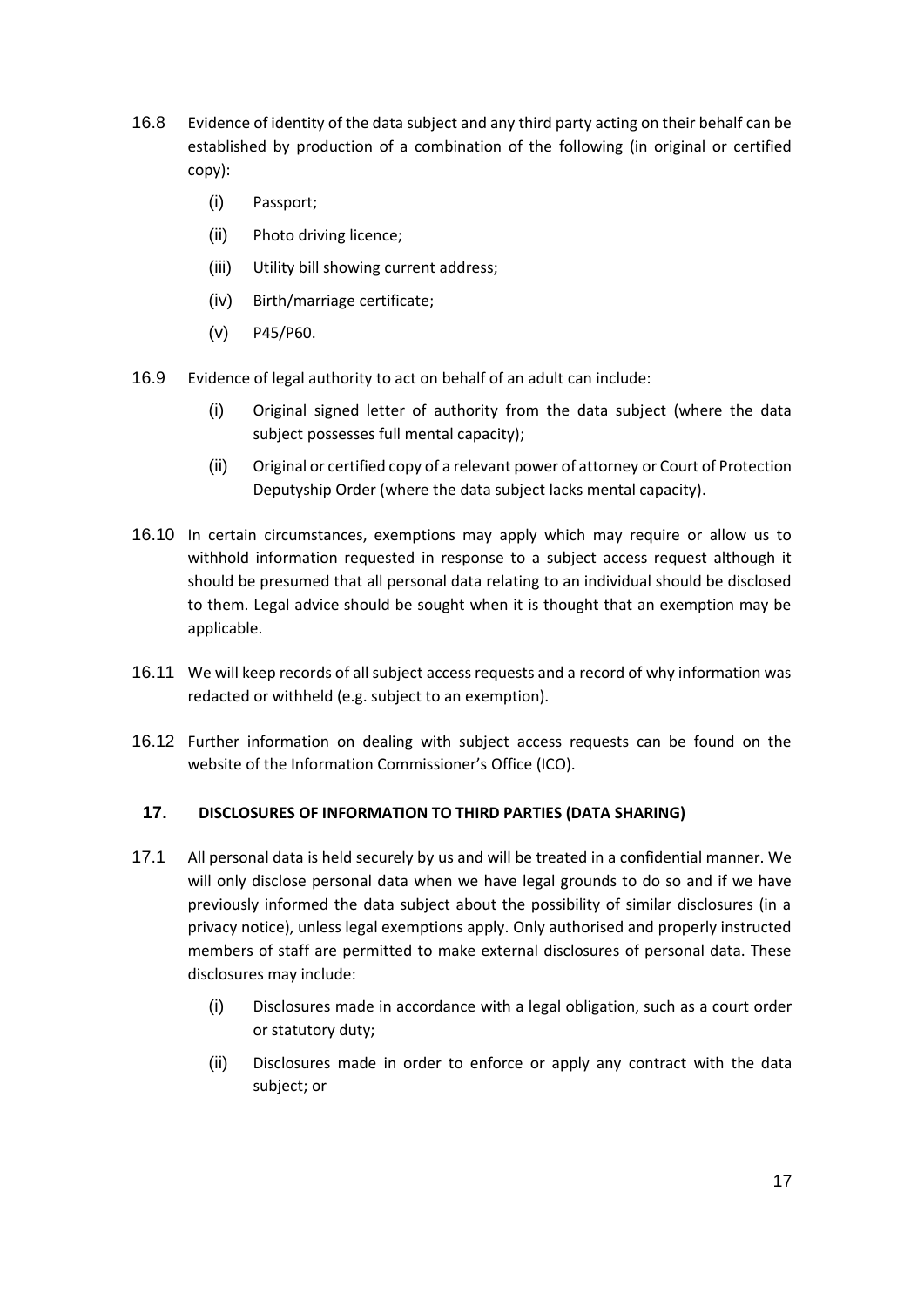- (iii) Disclosures made to protect our rights, property, or safety of our employees, volunteers, contractors or others. This includes exchanging information for the purposes of the prevention or detection of crime.
- 17.2 We will keep records of all information supplied in response to a request for disclosure by a third party and will carefully document any exemptions which may have been applied (including the reasons for their application). Legal advice may need to be obtained in appropriate cases.
- 17.3 We will abide by the ICO's statutory *[Data Sharing Code of Practice](https://ico.org.uk/media/for-organisations/.../data_sharing_code_of_practice.pdf)* (or any replacement code of practice) when sharing personal data with other data controllers.

#### <span id="page-17-0"></span>**18. SECURITY OF PERSONAL DATA**

- 18.1 We will process personal data in a manner that ensures that it is kept appropriately protected and secure, including from unauthorised or unlawful processing and accidental loss, destruction or damage, using appropriate technical and organisational measures which include as a minimum those described in this section [18.](#page-17-0)
- 18.2 We will implement appropriate technical and security measures which ensure a level of security of processing which is appropriate to the risk of processing.

In assessing the appropriateness of technical and organisational measures we shall take into account:

- (i) the state of the art;
- (ii) the costs of implementation;
- (iii) the nature, scope, context and purpose of processing;
- (iv) the risk (of varying likelihood and severity) for the rights and freedoms of natural persons.

In assessing the appropriateness of the level of security we shall, among other relevant considerations, take into account the risks that are presented by the processing involved, in particular the risks which could result from a personal data breach.

- 18.3 We will put in place policies, measures, procedures and technologies to maintain the security of all personal data from the point of collection to the point of destruction. These may include:
	- (i) Pseudonymisation and encryption of personal data. Pseudonymisation is when personal data is processed in a manner that the personal data can no longer be attributed to a specific data subject without the use of additional information which is kept separately and subject to measures which ensure that personal data are not attributed to an identifiable individual;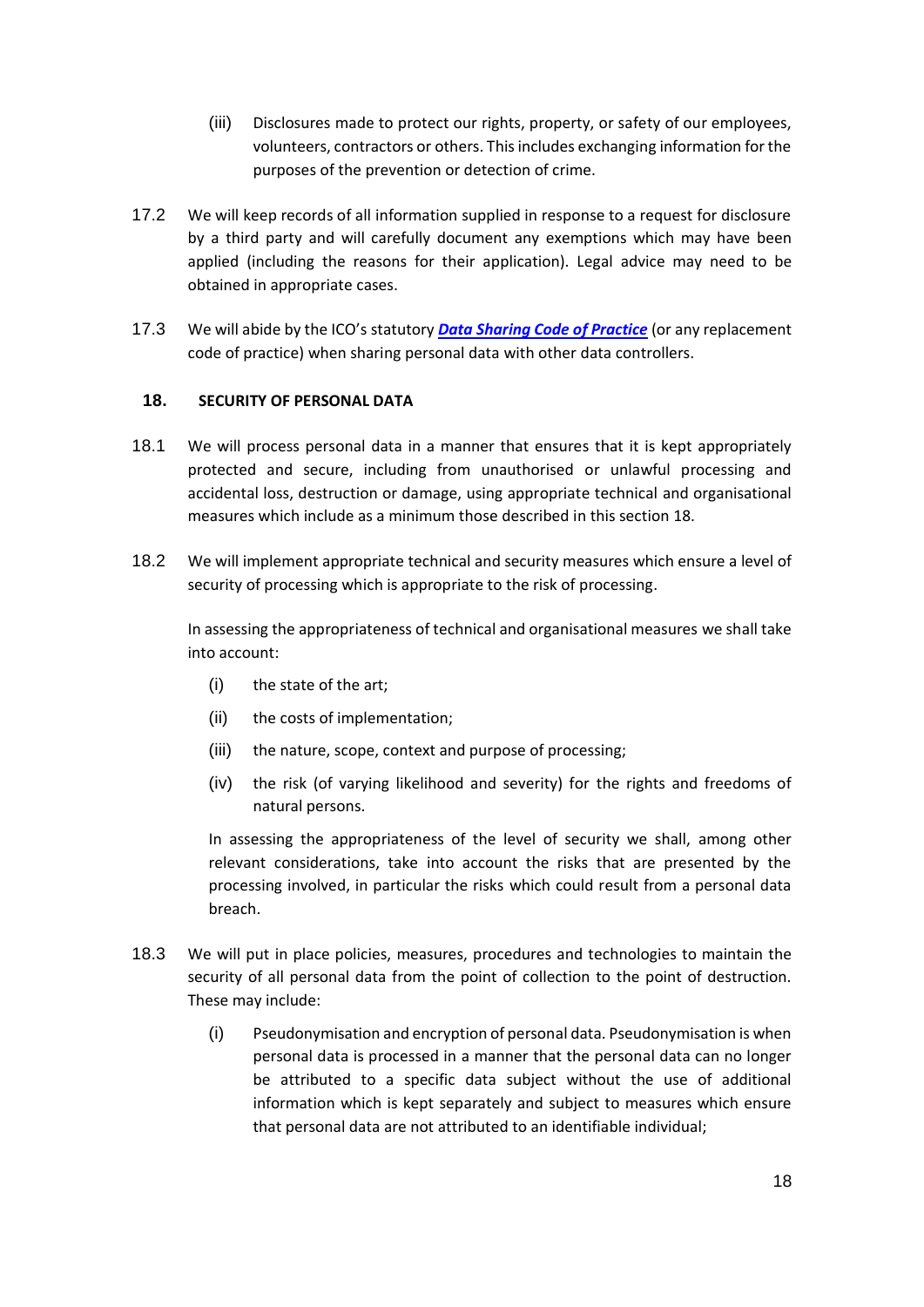- (ii) Measures to ensure the ongoing confidentiality, integrity, availability and resilience of processing systems and services;
- (iii) Measures to ensure that we are able to restore availability and access to personal data in a timely manner if there is a physical or technical incident;
- (iv) Processes for regularly testing, assessing and evaluating the effectiveness of technical and organisational measures for ensuring the security of data processing.
- 18.4 The security measure we put in place include:
	- (i) Physical Security
		- Appropriate building security measures such as alarms, lockable desks and cupboards, deadlocks, computer hardware cable locks;
		- Entry-controlled areas to which staff have electronic key fobs and in which any stranger seen should be reported;
		- Visitors are required to sign in and out and are, where appropriate, accompanied;
	- (ii) Systems Security
		- Security software is installed on all computers containing personal and/or confidential data;

• Only authorised users are allowed to access computer files and passwords are required to be both strong and regularly changed. Staff and others to whom systems access is granted should never share their password with any other person;

• Only a limited portion of the personal information that we control will be available for all staff to use: most staff will have limited access to personal and confidential data – on a 'need to know', role-appropriate basis;

• The servers and infrastructure which form our IT network will be kept in locked rooms and cabinets. Only qualified IT employees and IT contractor staff may access the physical servers and infrastructure;

• All non-portable user devices will be encrypted and so far as possible, portable devices such as laptops, memory sticks and portable hard drives will be encrypted;

• Computer files are regularly backed up and copies kept securely;

• Persons who process personal data on our behalf ('data processors') will be vetted before we appoint them and we will not appoint them unless we are satisfied that they are able to process data in a manner which meets the requirements of the GDPR and provides protection for the rights of data subjects. Data processors will only be engaged by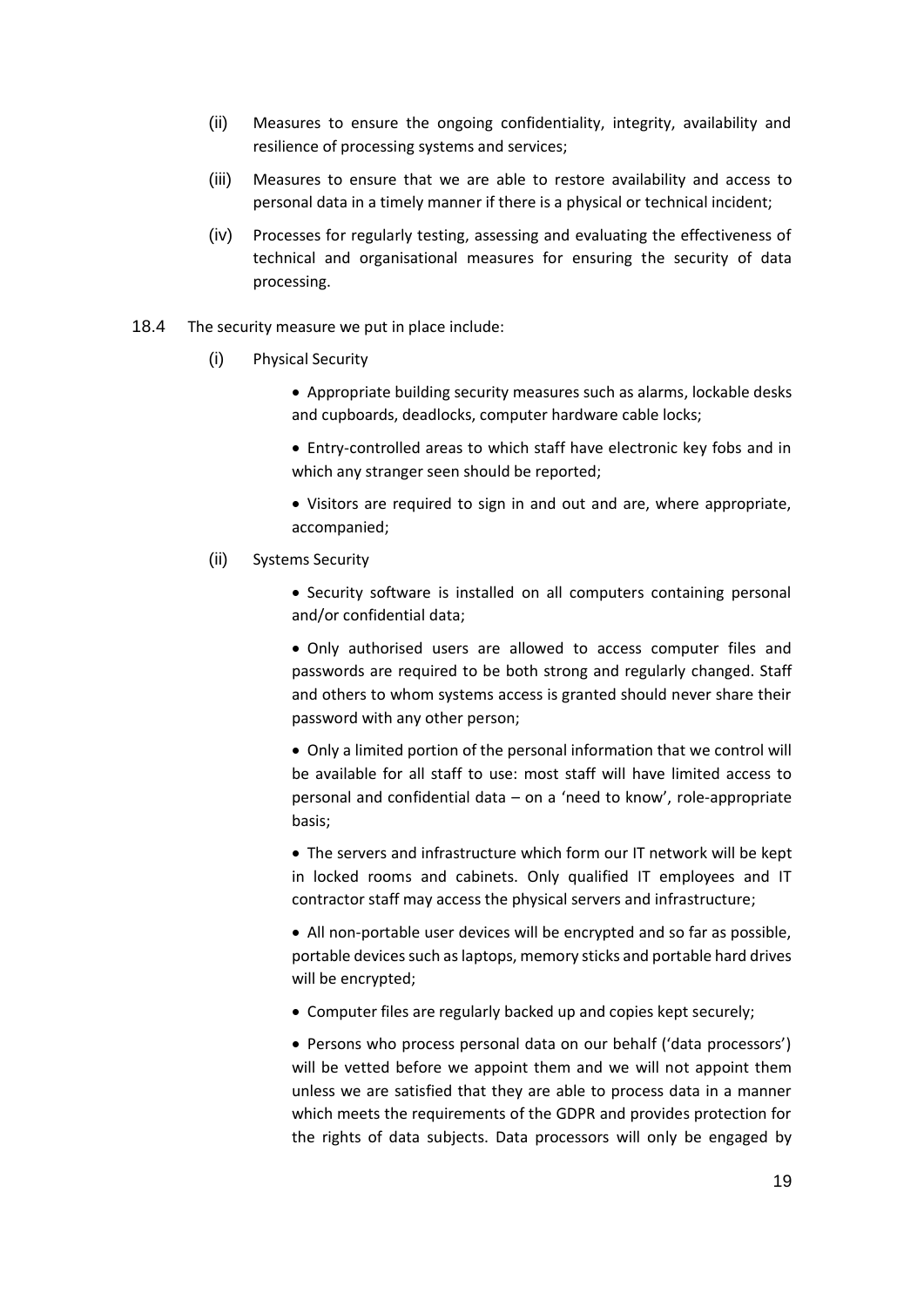means of written contracts which contain the provisions required by the GDPR;

- (iii) Organisational Security
	- Staff will undergo regular data protection training and must adhere to the terms of this policy and our Data Retention Policy
	- Staff and contractors shall be subject to a legally binding duty of confidentiality;
	- Staff and contractors must ensure that individual monitors do not show confidential information to passers-by and that they log off from their PC when it is left unattended;
	- All paper documents containing personal data should be locked away in desks and cabinets and not left out overnight;
	- Paper documents which are required to be destroyed shall be securely shredded. Digital storage devices should be physically destroyed when they are no longer required;

#### <span id="page-19-1"></span>**19. TRANSFERRING PERSONAL DATA OUTSIDE THE EUROPEAN UNION (EU)**

- 19.1 We may only transfer personal data we hold to a country outside the EU if this is permitted under the GDPR. This includes situations where we upload personal data to a cloud the servers of which are situated outside the EU.
- <span id="page-19-0"></span>19.2 Under the GDPR, we are permitted to transfer data outside the EU in certain circumstances. These include situations where we transfer data:
	- (i) To a country or international organisation which the European Commission declares, by means of a decision, to be a country or international organisation which provides an adequate level of protection (provided that the relevant decision remains in force);
	- (ii) Pursuant to a contract which incorporates model contractual clauses which are issued by the European Commission or the ICO in accordance with the GDPR;
	- (iii) Pursuant to contractual clauses which are authorised by the ICO;
	- (iv) The data subject explicitly consents to the transfer, which consent shall be of the level required in section [9](#page-11-0) of this policy and the GDPR;
	- (v) The transfer is necessary for one of the reasons set out in Article 59 of the GDPR, including the performance of a contract between us and the data subject, or to protect the vital interests of the data subject.
- 19.3 Satisfying one of the conditions in paragrap[h 19.2](#page-19-0) does not eliminate the need to comply with all other requirements for processing personal data.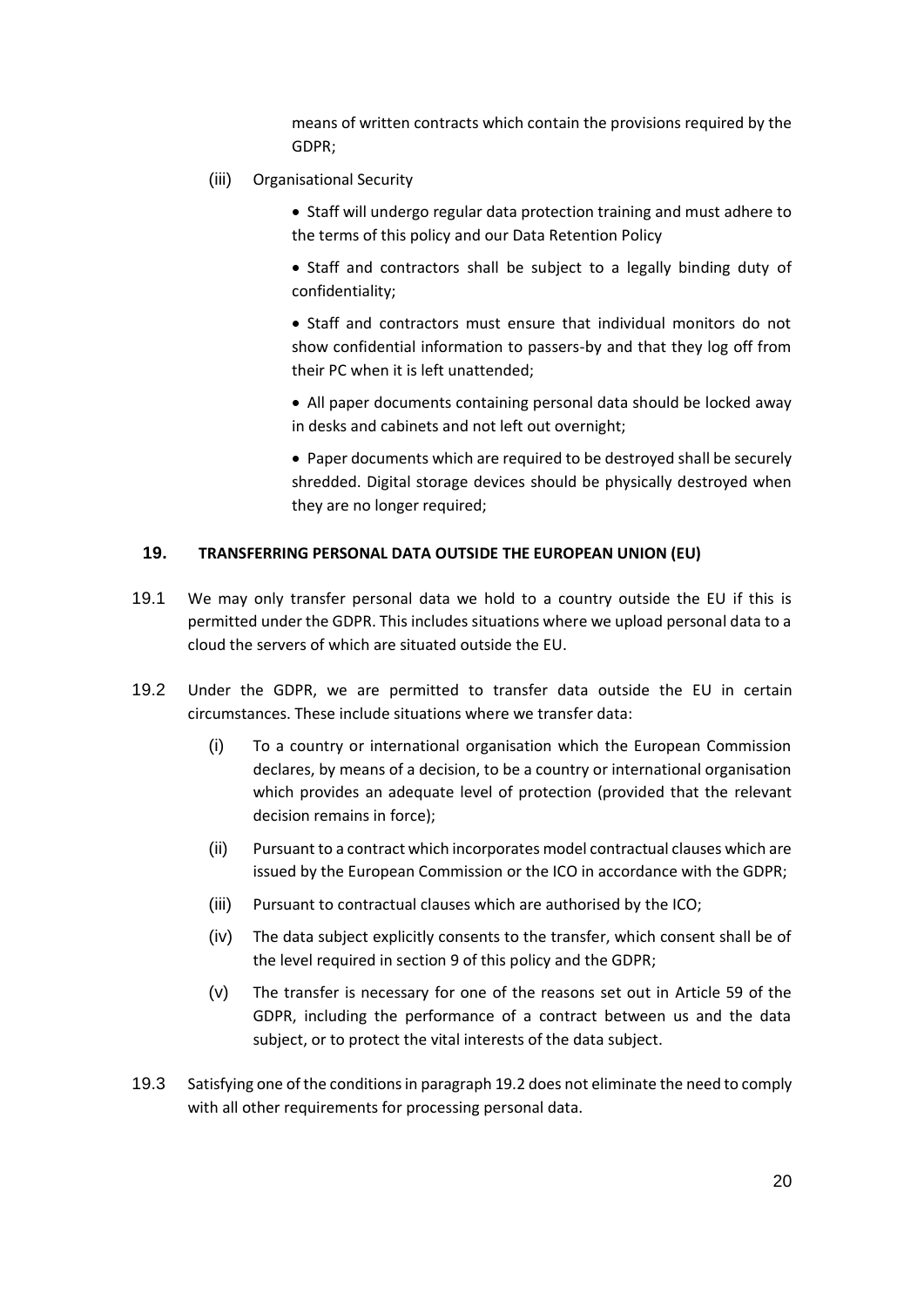19.4 When we use the services of a cloud service provider (or any other data processor) which requires data to be processed outside the EU we must ensure that we satisfy one of the conditions contained in this section [19](#page-19-1) of this policy (or alternatives provided under the GDPR) as well as comply with the requirements relating to the appointment of data processors described in section [24](#page-23-0) on this policy.

# **20. DEALING WITH DATA PROTECTION BREACHES**

- 20.1 Where staff or contractors working for us consider that this policy has not been followed the matter should be reported immediately to the Data Protection Officer. These include, among others, situations where:
	- (i) an unauthorised person may have gained access to personal data;
	- (ii) personal data (including copies and backups of it) has been lost, even if temporarily;
	- (iii) data has been uploaded onto an unsecure server, including a server situated outside the EU if this is not done in accordance with the relevant GDPR requirements;
	- (iv) a computer or other device on which personal data is accessible is affected by a virus or other malicious code;
	- (v) personal data becomes corrupted or is accidentally altered;
	- (vi) any login details were discoverable for a period of time;
	- (vii) a direct marketing email is sent in a manner which allows recipients to view the email addresses of others;
	- (viii) a power outage or other similar incident results in personal data not being accessible for a period of time.
- 20.2 We must keep records of personal data breaches, even if we do not report them to the ICO, and such records must be such as to enable the ICO to verity our compliance with the GDPR. The records will be kept by the Data Protection Officer and will describe, as a minimum:
	- (i) The facts relating to the personal data breach;
	- (ii) Its effects; and
	- (iii) Remedial action taken.
- 20.3 We are required to report all data breaches which are likely to result in a risk to any person, to the ICO. Reports must be made within 72 hours from when we become aware of the breach and the time limit starts to run from when any member of staff or contractor becomes aware of the breach and not when the Data Protection Officer becomes aware. For this reason it is very important that incidents are reported to the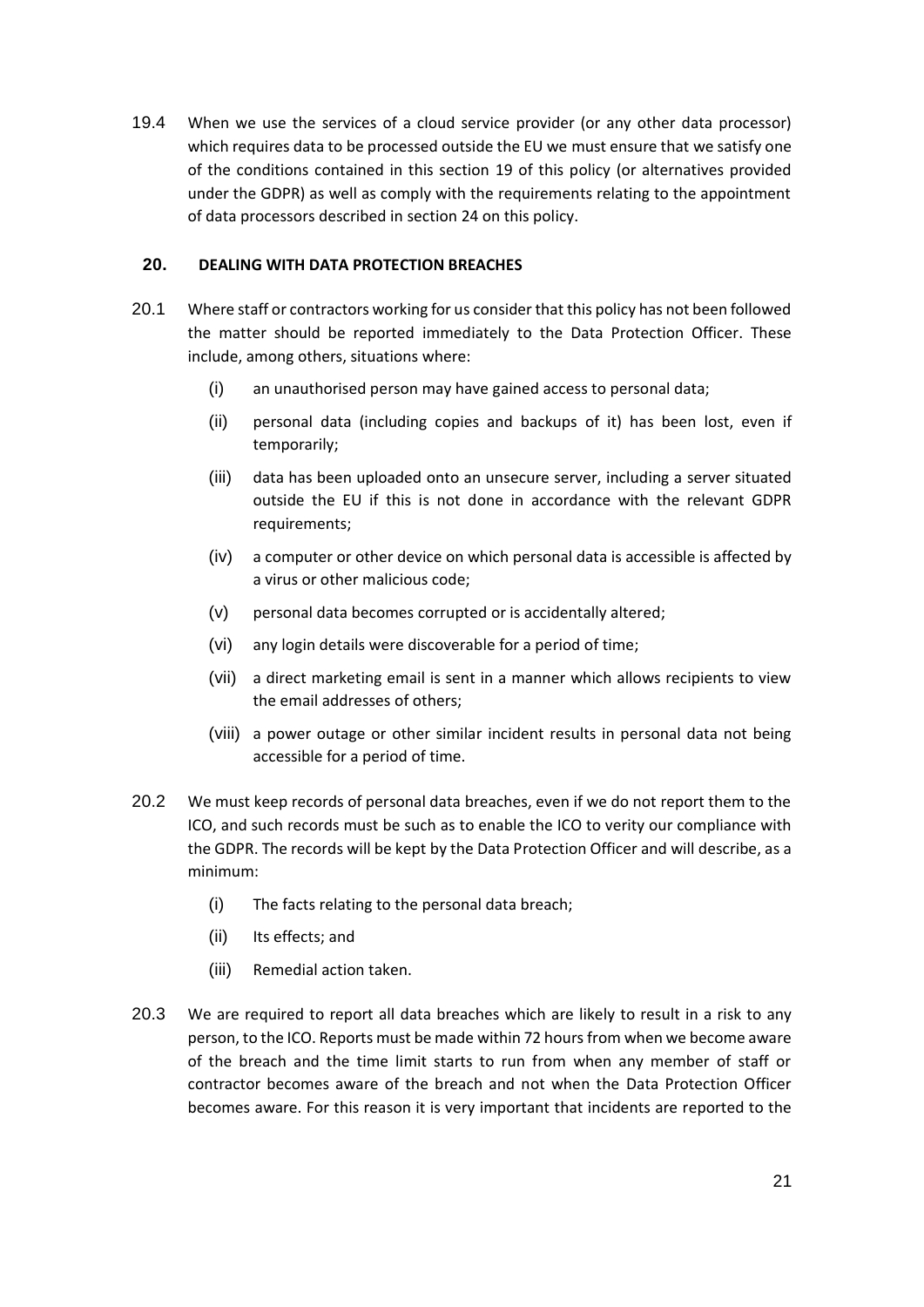Data Protection Officer immediately so that he or she can decide if a report should be made.

- <span id="page-21-3"></span><span id="page-21-0"></span>20.4 Reports to the ICO shall contain the following information:
	- (i) A description of the personal data breach including the categories of and number of data subjects and records concerned;
	- (ii) The name and contact details of the Data Protection Officer and other persons from whom the ICO can obtain more information;
	- (iii) The likely consequences of the data protection breach;
	- (iv) The measures taken or proposed to be taken to address the personal data breach including measures to mitigate the possible adverse effects.
- <span id="page-21-2"></span><span id="page-21-1"></span>20.5 In situations where a personal data breach causes a high risk to any person, we shall, in addition to reporting the breach to the ICO, inform the data subject whose information is affected, without undue delay. This can include situations where, for example, information containing bank account details is left unattended in a public place or an email containing sensitive information is sent to the wrong recipient. Informing data subjects can enable them to take steps to protect themselves and/or to exercise their rights. When informing data subjects, we will, as a minimum, provide them with the information described in [20.4\(ii\),](#page-21-0) [20.4\(iii\)](#page-21-1) and [20.4\(iv\)](#page-21-2) above.
- 20.6 Since the timeframe within which we must report personal data breaches could start to run from the moment a contractor becomes aware of a personal data breach, we must make sure that in all our contracts with contractors, we require them to provide us with the information listed in paragraph [20.4](#page-21-3) above immediately upon discovering a potential breach, as well as to provide us with any additional information we may require to comply with our data protection obligations.
- 20.7 When a data protection breach occurs, the Data Protection Officer shall consider the following:
	- (i) Does this policy require amending?
	- (ii) Should further guidance be issued about this policy?
	- (iii) Do any members of staff require additional training or guidance?
	- (iv) Is it appropriate to take disciplinary action?

#### <span id="page-21-4"></span>**21. RECORD KEEPING**

21.1 The GDPR requires that organisations not only comply with the law but are able to show that they comply with the law. It is therefore very important that we keep clear records of all processing activities and decisions we make concerning personal data (setting out our reasons for those decisions). Although the GDPR lists specific records which should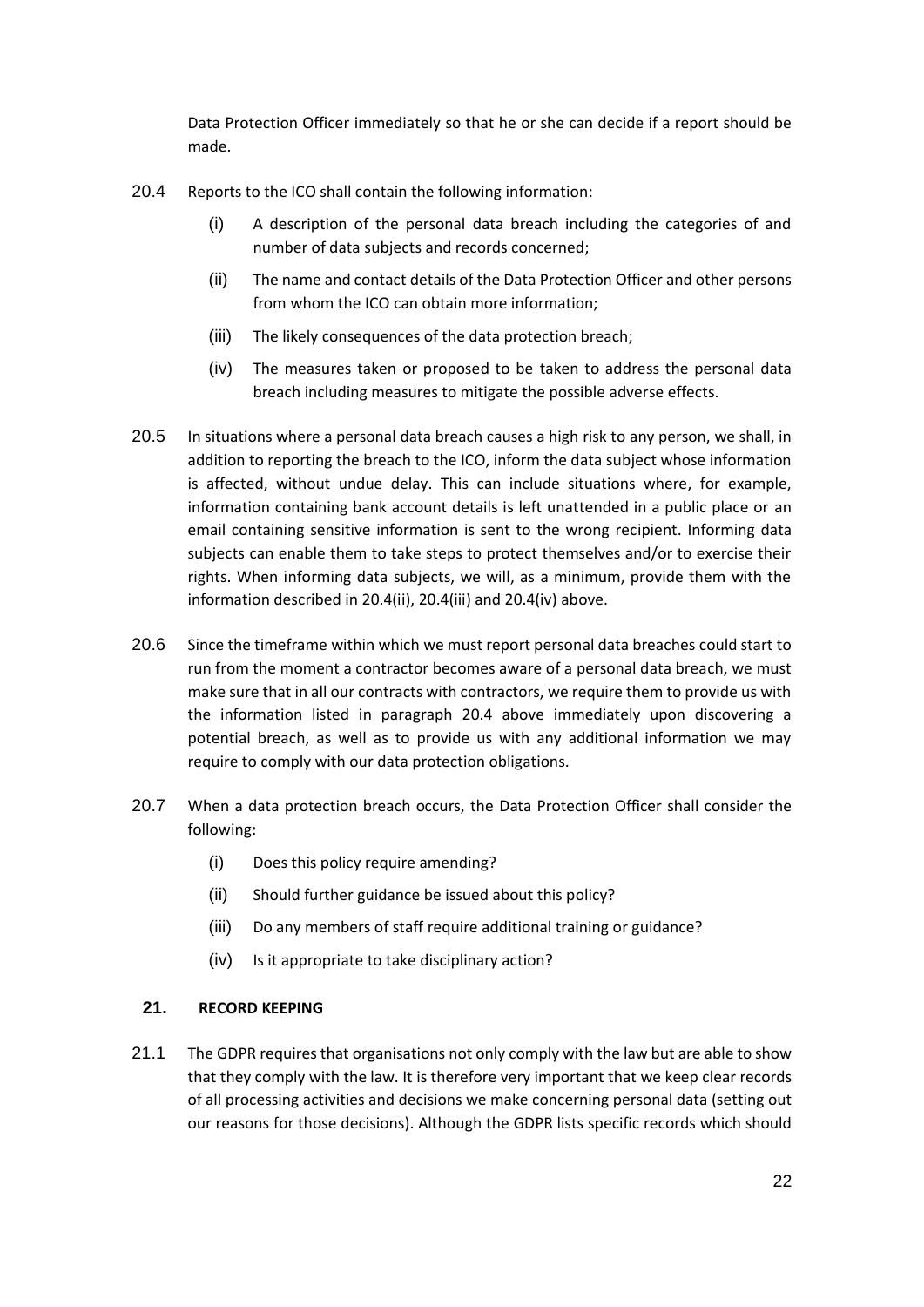be kept this does not reduce our responsibility to ensure that we are able to prove compliance with the law at all times.

- 21.2 The GDPR specifically requires that we keep, as a minimum, the following records about our processing activities:
	- (i) The name and contact details of any joint controller, any representative and/or Data Protection Officer;
	- (ii) The purpose of the processing;
	- (iii) A description of the categories of data subjects;
	- (iv) A description of the categories of personal data;
	- (v) The categories of recipients to whom the personal data have been or will be disclosed;
	- (vi) Transfers to countries or organisations outside the EU (including their identification) and any relevant safeguards;
	- (vii) The envisaged time limits for erasure of the different data;
	- (viii) A description of security measures taken.
- 21.3 The GDPR also requires data processors to keep records and when appointing a data processor we shall require them, in the contract by which they are appointed, to keep such records and to give us access to such records when we require it.

#### **22. DATA PROTECTION BY DESIGN AND BY DEFAULT**

22.1 We will implement appropriate technical and organisational measures to ensure that all personal data is processed in accordance with the GDPR, primarily the principles of data protection described in this policy. This includes having safeguards built into our systems which provide for compliance by default. As an example, forms which we use for recording personal data should provide for inputting all relevant data but no extra information. This is referred to as data minimisation. Other measures include pseudonymisation which is described in section [18](#page-17-0) above and which increases the security of personal data.

#### **23. DATA PROTECTION IMPACT ASSESSMENTS**

- 23.1 Before carrying out any data processing which is likely to result in a high risk we will carry out a Data Protection Impact Assessment (DPIA). These include situations when we process data relating to vulnerable people, trawling of data from public profiles and data transfers outside the EU. We may also conduct a DPIA in other cases when we consider it appropriate to do so. Any decision not to conduct a DPIA should be recorded.
- 23.2 DPIAs should be carried out early enough to allow recommendations to be acted upon and a DPIA should be continuously be carried out on existing processing activities. A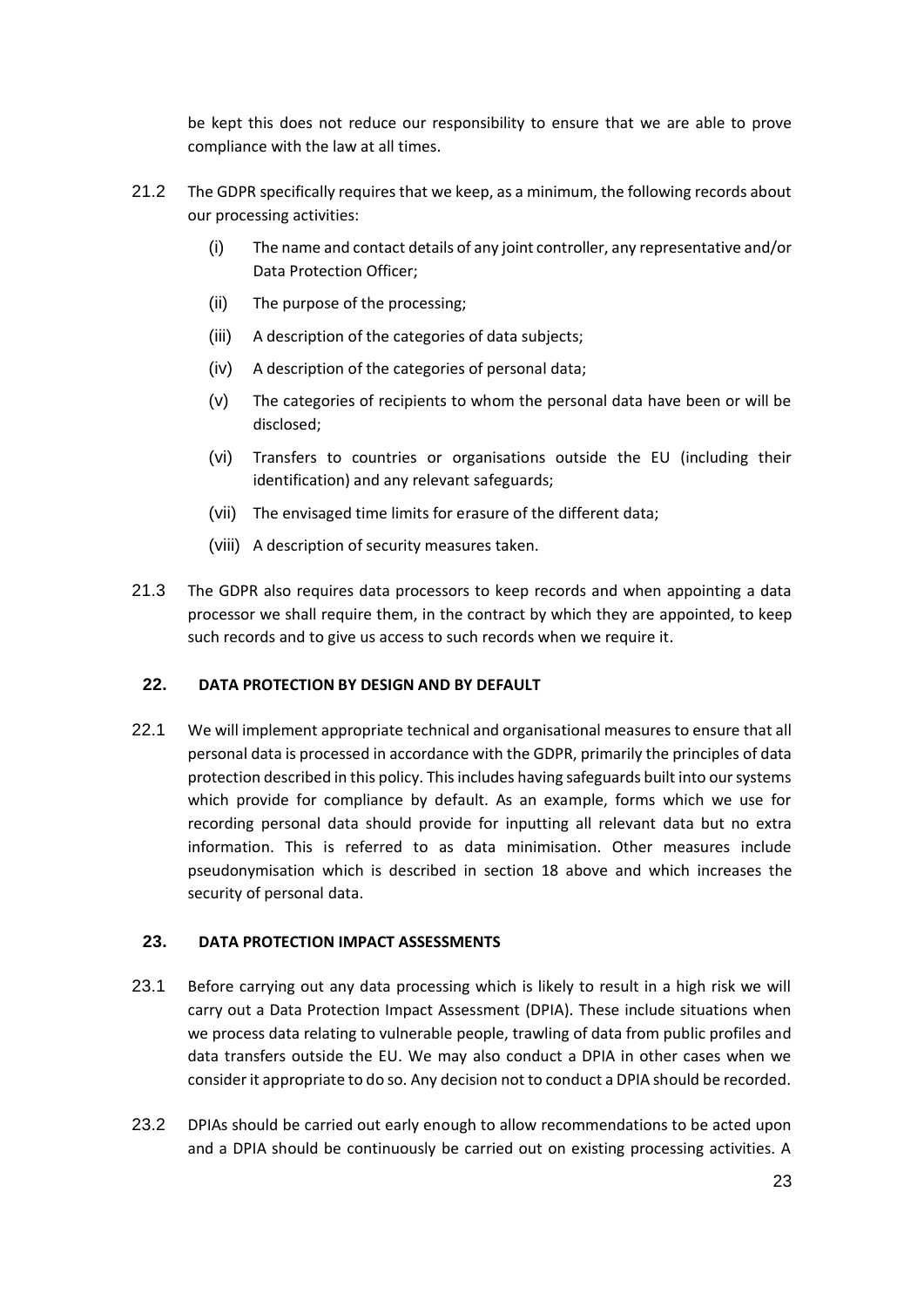DPIA should be reassessed at least every three years, depending on the nature of the processing and the rate of change in the situation.

- 23.3 All DPIAs should involve the Data Protection Officer and his or her advice and decisions shall be documented.
- 23.4 When carrying out a DPIA we will consult with the data subjects concerned and if we decide not to do so we shall keep a record of such a decision (including reasons).
- 23.5 If we are unable to mitigate the identified risks such that a high risk remains we are required to consult with the ICO.
- 23.6 DPIAs shall be conducted in accordance with the ICO's Code of Practice 'Conducting [privacy impact assessments](https://ico.org.uk/media/for-organisations/documents/1595/pia-code-of-practice.pdf)'.

# <span id="page-23-0"></span>**24. APPOINTING DATA PROCESSORS**

- <span id="page-23-2"></span>24.1 When appointing a contractor who will process personal data on our behalf (a data processor) we will, before appointing them, carry out a due diligence exercise to ensure that the relevant processor will implement appropriate technical and organisational measures to ensure that the data processing will meet the requirements of data protection law, including keeping the data secure, and will ensure protection of the rights of data subjects. We will only appoint data processors who can provide us with sufficient guarantees that they will do so.
- <span id="page-23-1"></span>24.2 We will only appoint data processors on the basis of a written contract which must contain provisions which require the processor to:
	- (i) Process the personal data only on our documented instructions;
	- (ii) Ensure that persons authorised to process the personal data have committed themselves to confidentiality;
	- (iii) Take all measures required in relation to security of processing;
	- (iv) Not appoint sub-processors without our prior written authorisation and equivalent contractual obligations;
	- (v) Assist us to fulfil our obligations to give effect to the rights of data subjects;
	- (vi) Assist us in complying with our legal obligations, in particular those relating to security, breach notification and communication with data subjects, and carrying out data protection impact assessments;
	- (vii) At our choice, delete or return all personal data after the end of the provision of services relating to the processing, and delete existing copies unless longer storage is required by law;
	- (viii) Make available to us all information necessary to demonstrate compliance with our obligations in relation to appointing data processors;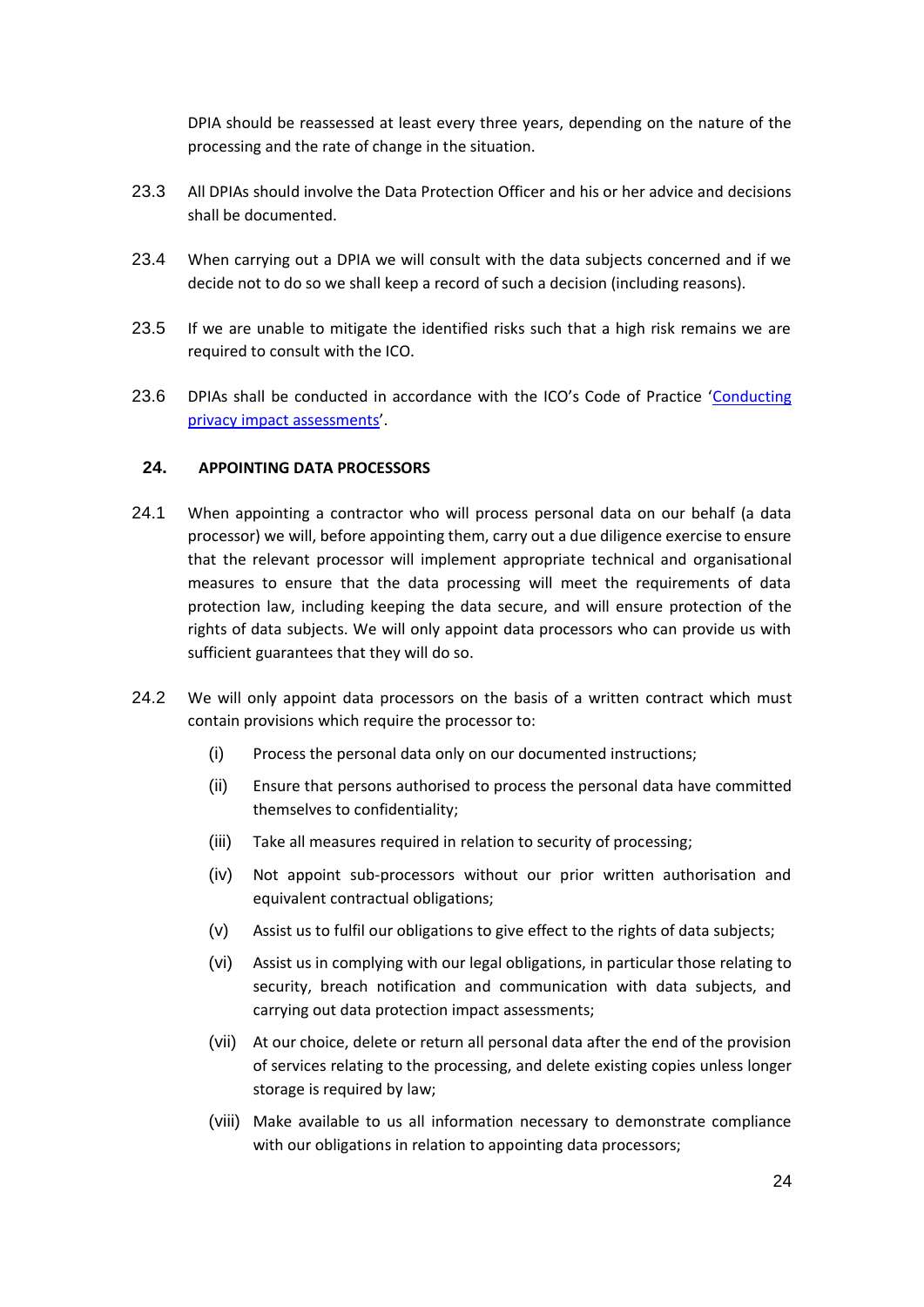- (ix) Allow us to conduct, and assist us in conducting, audits, including inspections of the processors, which may be carried out by us or an auditor of our choosing;
- (x) Inform us if an instruction we give to the processor breaches any data protection law.
- 24.3 In addition to the provisions listed in paragraph [24.2](#page-23-1) above it may be appropriate for us to require a data processor to comply with our policies, maintain records, provide us with information and otherwise generally assist us to comply with our data protection obligations (see, for example, section [21](#page-21-4) above).
- 24.4 It should be noted that it is not enough to have the clauses listed in paragraph [24.2](#page-23-1) above included in a contract with the processor and we will remain liable for breaches of data protection law committed by the data processor unless we can show that we were not in any way responsible for the event giving rise to the damage. We would not be able to show this unless we carry out the due diligence exercise mentioned in paragraph [24.1](#page-23-2) above and unless we carefully monitor the data processing throughout the duration of the contract.

## **25. CHANGES TO THIS POLICY**

25.1 We reserve the right to change this policy at any time. Any amended versions of this policy will take effect from the time they are uploaded to our website. Where appropriate, we will notify data subjects of those changes by mail or by email.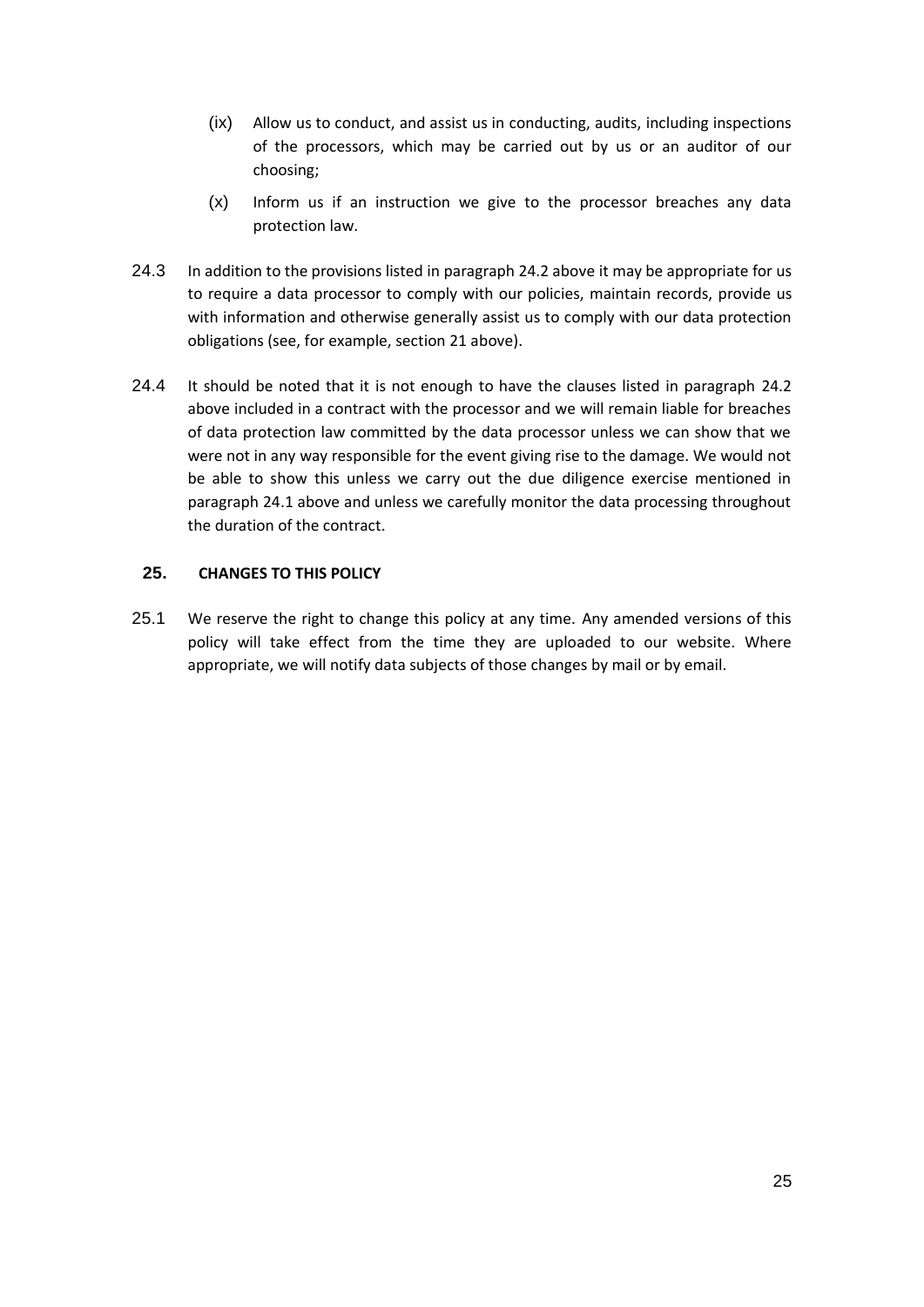### <span id="page-25-0"></span>**Schedule 1 - Rights of data subjects**

Under the GDPR data subjects have various rights. These are described below.

Please note that the descriptions below are only intended to be used as guidance and do not, in any way, affect how they apply under the GDPR. We will apply the rights in accordance with the GDPR which overrides the text of this schedule.

Those who wish to obtain more information about this procedure or their data protection rights generally may contact our Data Protection Officer:

### Mrs Elaine Webster

NBA Registered Office: 1st Floor Block C, The Wharf, Manchester Road, Burnley, Lancs, BB11 1JG

Tel: 01642 782754

Email: [elainewebster@thenba.org.uk](mailto:elainewebster@thenba.org.uk)

# **1. Right of Access**

Data subjects have a right to access personal data about them which we hold. It is not a right to documents, but only to personal data contained in documents. This does not cover personal data which relates to other persons.

Under the GDPR, requests must be complied with without undue delay and, in any event, within one month of the request. This time limit can be extended to two months where necessary, taking into account the complexity and number of requests. For an extension to apply the data subject must be informed of the extension and why it is needed within one month of the request.

If the request is made electronically, the information should be provided in a commonly used electronic form.

If more than one copy of the data is requested, we may charge a reasonable fee based on our administrative costs for providing the extra copies. If a request is manifestly unfounded or excessive, we are entitled to refuse to comply with the request or to charge a reasonable fee (based on administrative costs) to deal with the request. We must inform the data subject about this and explain to the data subject that they have a right to complain to the ICO. We will not apply this exception unless we have a strong justification to do so.

# **2. Right to Rectification**

Data subjects may request that we rectify any inaccurate information concerning them and e will comply with such requests as soon as practicable. Data subjects also have a right to have incomplete personal data concerning them completed.

# **3. Right to Erasure (to be forgotten)**

Data subjects are entitled to have their personal data deleted if:

(i) it is no longer needed;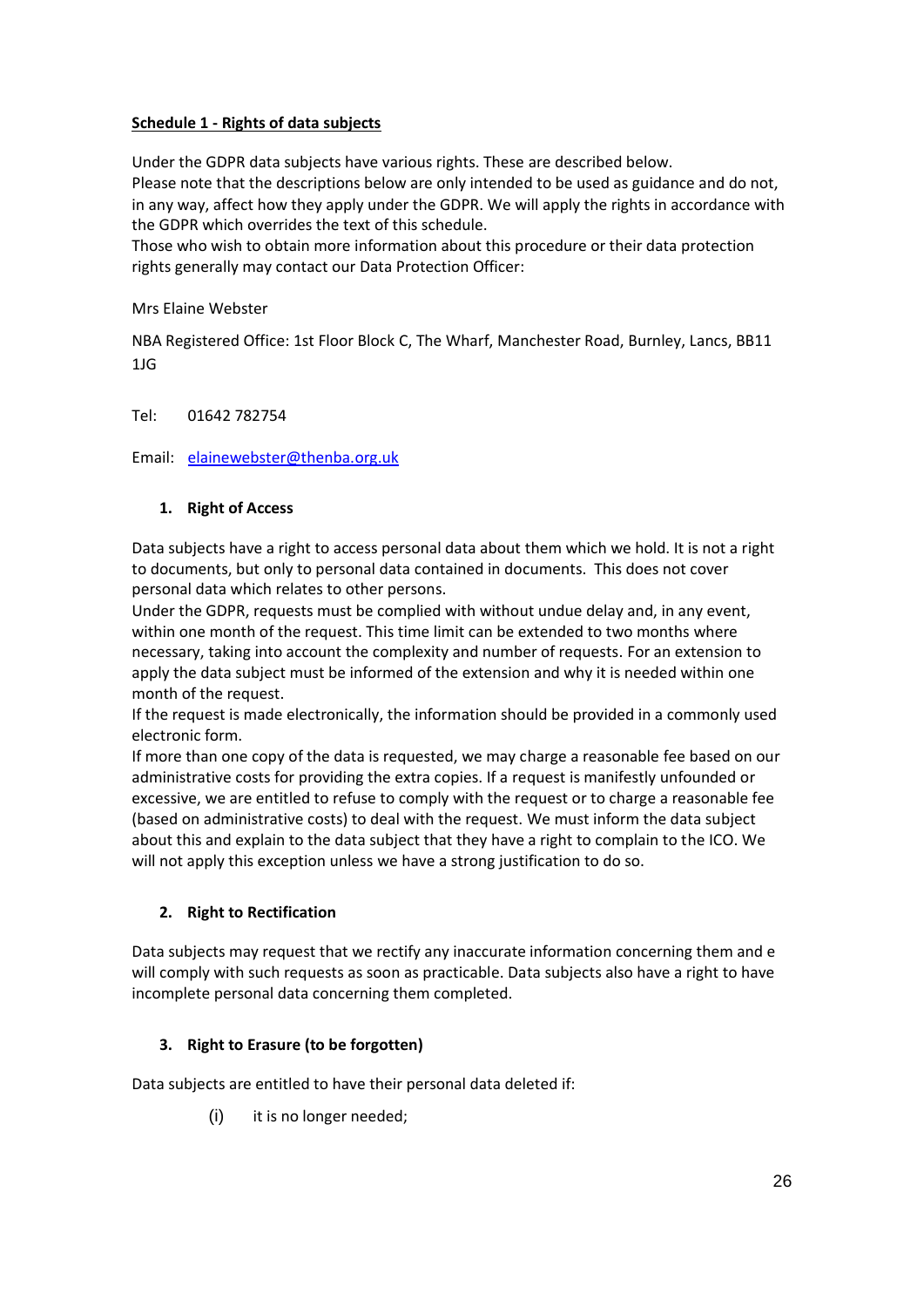- (ii) the only legal ground for processing is consent and the data subject withdraws consent;
- (iii) the data subject objects to processing (see the Right to Object below) and there are no overriding legitimate grounds to continue with the processing;
- (iv) the data has been processed unlawfully;
- (v) the data has to be erased for compliance with a legal obligation which applies to us.

There are exceptions to this right. These include when processing is required for compliance with the law, reasons of public interest, research or statistics, and legal claims.

### **4. Right to Restrict Processing**

Data subjects can in some circumstances demand that processing of their personal data is restricted for a limited time period. The personal data would continue to be held on record, but it cannot otherwise be processed without the data subject's consent. The limited circumstances and time periods are:

- (vi) if the accuracy of the data is contested, for a period which enables us to verify the accuracy of the data;
- (vii) if the processing is unlawful and the data subject opposes the erasure of the data but requests restriction of its use instead;
- (viii) if we no longer require the data but the data subject needs the data for the establishment, exercise or defence of legal claims;
- (ix) the data subject has objected to data processing (see the Right to Object below), until an assessment is made of whether there are overriding legitimate grounds which can justify the continuation of the processing.

Even if the data subject exercises this right we are entitled to process the data in question for purposes relating to legal claims, for the protection of the rights of other persons or for reasons of public interest.

We must inform the data subject when the restriction will be lifted.

# **5. Right to Object**

Where data is processed for the performance of a task carried out in the public interest or legitimate interests pursued by us or a third party, data subjects may object to the processing on grounds relating to their particular situation. In such a case, we will stop processing that data unless there are compelling legitimate grounds for the processing to continue or if the processing is required in connection with legal claims.

Data subjects can object to the processing of their data for purposes of direct marketing. This is an absolute right and the processing should cease on request.

When data is processed for research or statistical purposes, data subjects can object on grounds relating to their particular circumstances, unless the processing is required for reasons of public interest.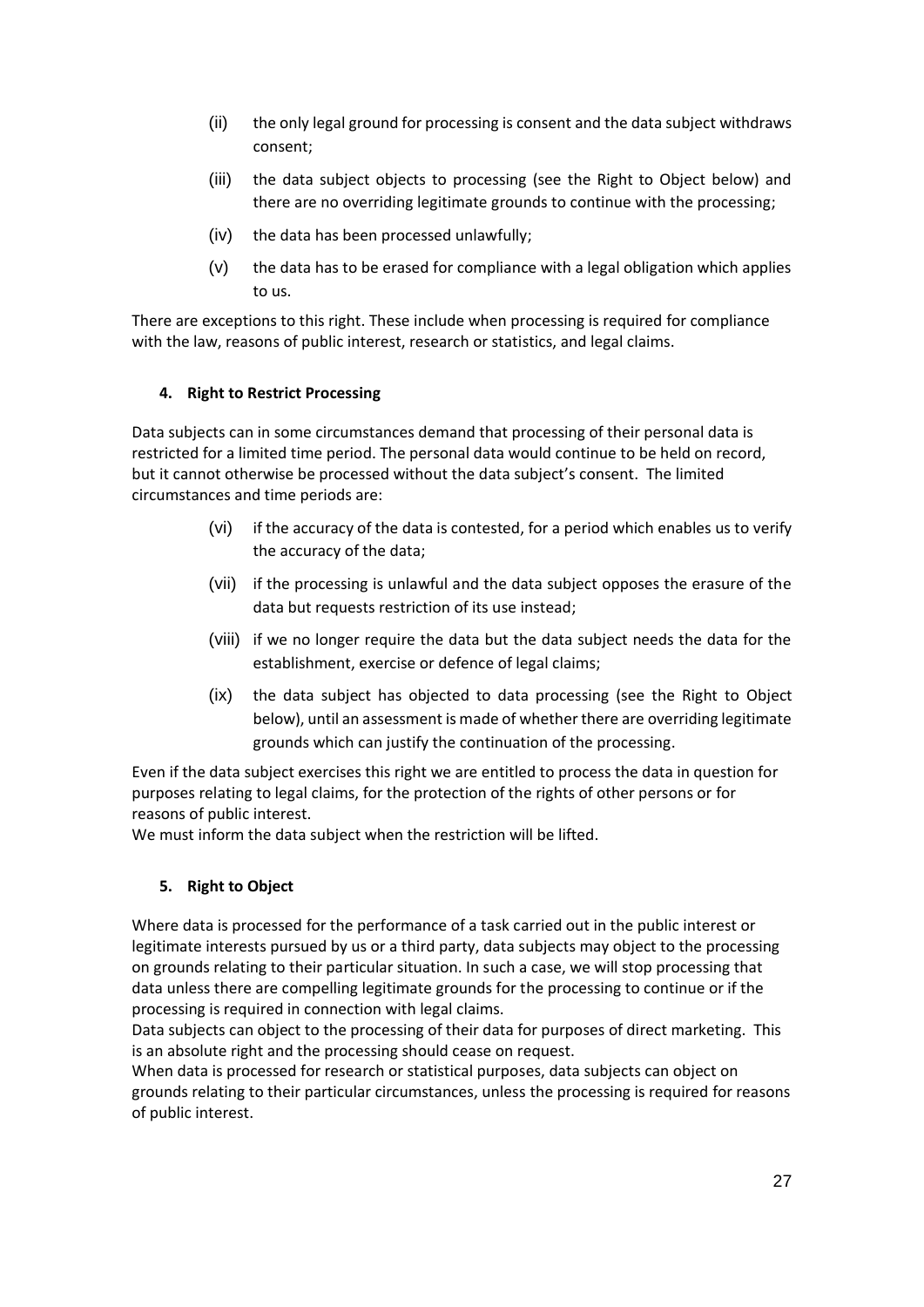# **6. Right of Data Portability**

Data subjects have a right to receive personal data which they provide to us in a structured, commonly-used, and machine-readable (digital) format and are entitled to transmit that data to any other person if the processing of that data is carried out by automated means and is based on 1. the data subject's consent or 2. is processed out of necessity for the purpose of performing a contract with the data subject. Data subjects may also request that we transfer their data directly to a third party.

This right only applies to personal data which data subjects provided to us in a structured digital format.

# **7. Other Rights**

Other rights of data subjects in relation to their personal data which arise under the GDPR consist of the right:

- (x) To be provided with privacy notices;
- (xi) To request information about persons to whom their personal data has been disclosed;
- (xii) To withdraw consent to processing which is based on consent. Withdrawing consent should be as easy as it is to give consent. Withdrawal of consent does not affect the lawfulness of processing already carried out;
- (xiii) To make a complaint to the Information Commissioner's Office [\(https://ico.org.uk/\)](https://ico.org.uk/);
- (xiv) Not to be subject to decisions based solely on automated data processing which significantly affect them or which produce legal effects concerning them.

### **8. Exercising rights**

Data subjects who wish to exercise any of the above rights or who have any questions about them should contact our Data Protection Officer whose contact details are at the top of this Schedule.

Any information provided to data subjects should be provided in a concise, transparent, intelligible and clearly accessible form, using clear and plain language.

We are required to provide information on action taken subsequent to a request by a data subject based on the above rights, without undue delay and within one month from when we receive the request. This can be extended by two further months where necessary, depending on the complexity and number of requests. If an extension is required we must inform the data subject within one month of receiving the request and give reasons for the delay.

We may refuse to comply with requests that are manifestly unfounded or excessive or, alternatively, we may charge a reasonable charge based on our administrative costs. If no action is to be taken, the data subject must be informed of that fact and the reasons within one month from the date of the request. The data subject must also be informed of their right to make a complaint to the ICO.

If a request is made by electronic means, all information shall be provided by electronic means where possible, unless otherwise requested by the data subject.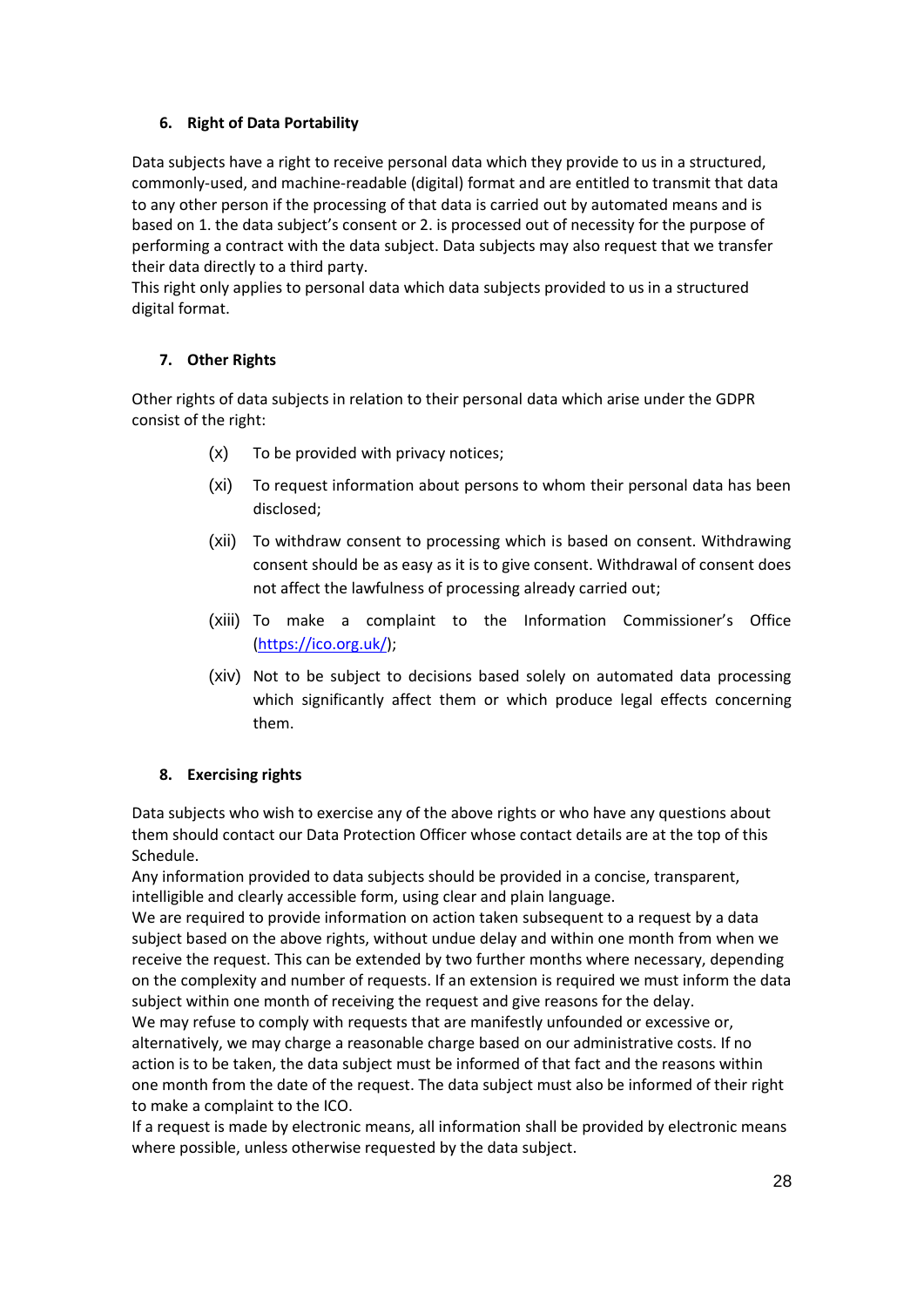#### **Schedule 2**

#### **APPROPRIATE POLICY DOCUMENT – THE NORTHERN BAPTIST ASSOCIATION Schedule 1, Part 4, Data Protection Act 2018: processing of special category and criminal offence data for the purposes of Parts 1, 2 or 3 of Schedule 1 of the Data Protection Act 2018.**

#### **Who we are**

The Northern Baptist Association is an association of 51 churches. It is supported by the three specialist teams of the Baptist Union of Great Britain based in Didcot, Oxfordshire. For further information on what we do, please visit the websites: www.thenba.org.uk and www.baptist.org.uk

#### **What this policy does**

This policy explains how and why the Association collects, processes and shares special category personal data about you and data relating to criminal convictions etc in order to carry out our functions, in accordance with the data protection principles set out in the General Data Protection Regulation (GDPR.) Pursuant to Part 4 of Schedule 1 of the Data Protection Act 2018 (DPA 2018), special category data (Parts 1 and 2 of Schedule 1), and data relating to criminal convictions etc (Part 3 of Schedule 1), can only be processed lawfully if it is carried out in accordance with this policy. NBA staff must therefore have regard to this policy when carrying out sensitive processing on behalf of the Association.

#### **Our approach to data protection**

- The NBA is committed to an information assurance and data governance framework that is clear and accessible and which ensures that the collection and processing of personal data is carried out in accordance with the GDPR and the DPA 2018.
- This is underpinned and implemented within the NBA through the provision of training for all staff on data protection to ensure compliance with our policies and procedures.
- The Association values openness and transparency, and we have committed to and published a number of policies and processes to assist data subjects and to explain how we handle personal data. These include the NBA data protection policy, NBA data retention schedule and the privacy statements on our website (www.thenba.org.uk) which describe what information we hold, why we hold it, the legal basis for holding it, who we share it with, and the period we will hold it for.
- The NBA has appointed a Data Protection Officer (DPO). The DPO has the day to day responsibility for ensuring that the information the Association collects is necessary for the purposes required and is not kept in a manner that can identify the individual any longer than necessary. Data protection training is provided by the DPO as appropriate to ensure that all colleagues are familiar with NBA's data protection policies and procedures. Particular attention is given to the processing by the Ministries and Safeguarding Teams, who may be required to process special category and criminal offence data.
- Due to the nature of the work performed by the NBA, the NBA often needs to share information with other organisations and third parties. The NBA has Data Sharing Agreements that govern the transfer of information between us and our partner organisations, details of which can be found at www.thenba.org.uk

#### **The data protection principles**

In summary, Article 5 of the GDPR states that personal data shall be: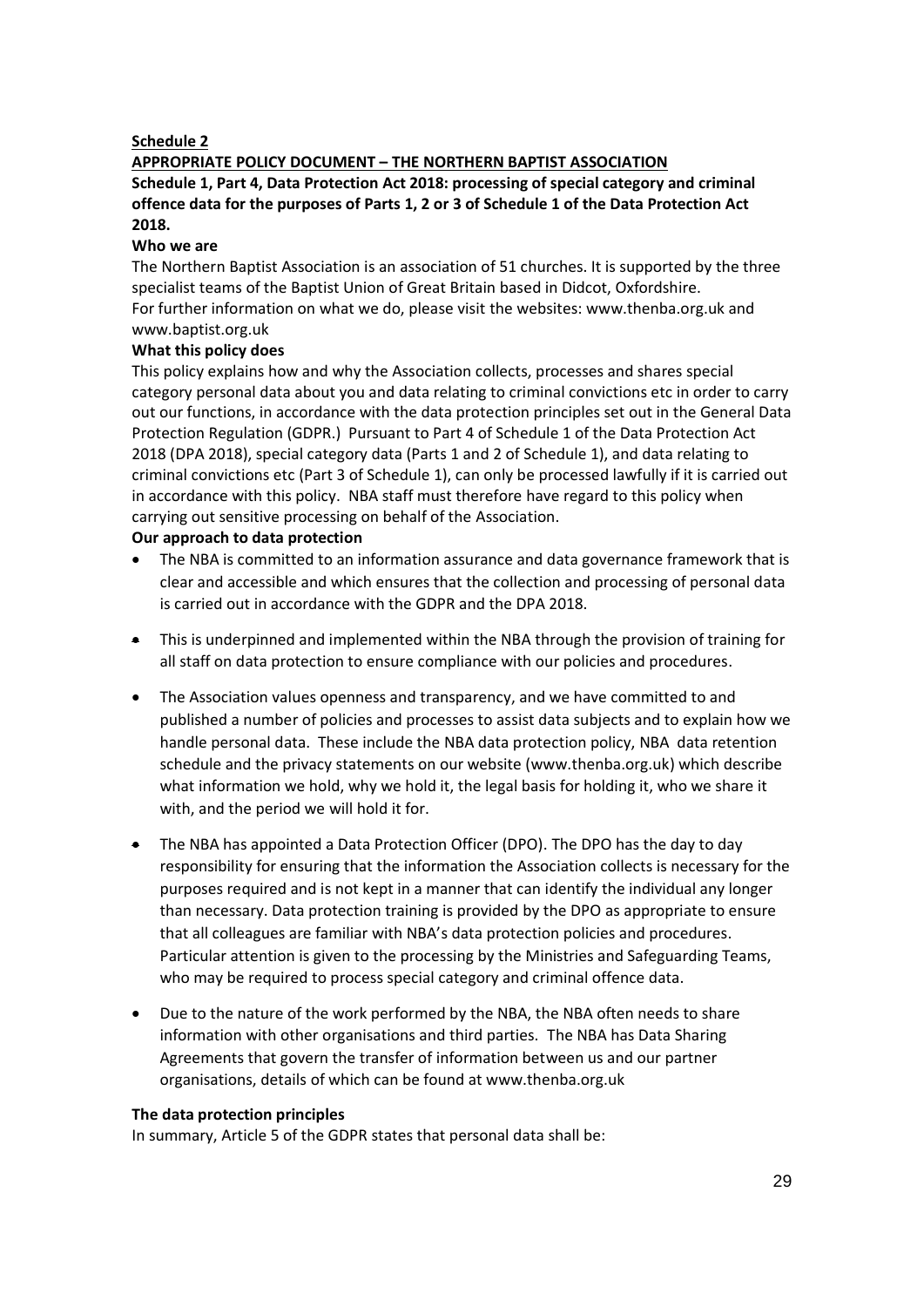- processed lawfully, fairly and transparently
- collected for specific and legitimate purposes and processed in accordance with those purposes
- adequate, relevant and limited to what is necessary for the stated purposes
- accurate and, where necessary, kept up-to-date
- retained for no longer than necessary, and
- kept secure

# **Special category data and criminal convictions etc data**

#### Special category data

Personal data refers to any information by which a living individual can be identified. Individual identification can be by information alone or in conjunction with other information. Certain categories of personal data have additional legal protections when being processed. These categories are referred to in the legislation as "special category data" and are data concerning:

- health
- racial or ethnic origin
- political opinions
- religious or philosophical beliefs
- trade union membership
- genetic data
- biometric data
- sex life or sexual orientation

### Criminal convictions etc data

The processing of criminal convictions etc data also has additional legal safeguards. Criminal convictions etc data ("criminal offence data") includes information about criminal allegations, criminal offences, criminal proceedings and criminal convictions.

### **Special category and criminal offence data we process about you**

The NBA collects, processes and shares special category and criminal convictions data where it is necessary in order to carry out our functions. These functions and the requisite processing of personal data are matters of substantial public interest.

If we process personal information about you, you are a "data subject." Below is a nonexhaustive list of categories of data subjects who we might process information about:

- Employees, volunteers, workers or charity trustees of the Association;
- A child or individual in membership with or associated with a Baptist church or organisation in membership with the Union;
- Individuals in Baptist ministry including BUGB accredited ministers, NBA recognised ministers, church workers, recognised preachers, pastors or pioneers, applicants for ministry and those previously accredited or recognised for ministry by BUGB.

The Association will share this data with third parties only where strictly necessary (please see the section "Who we share your personal data with" below).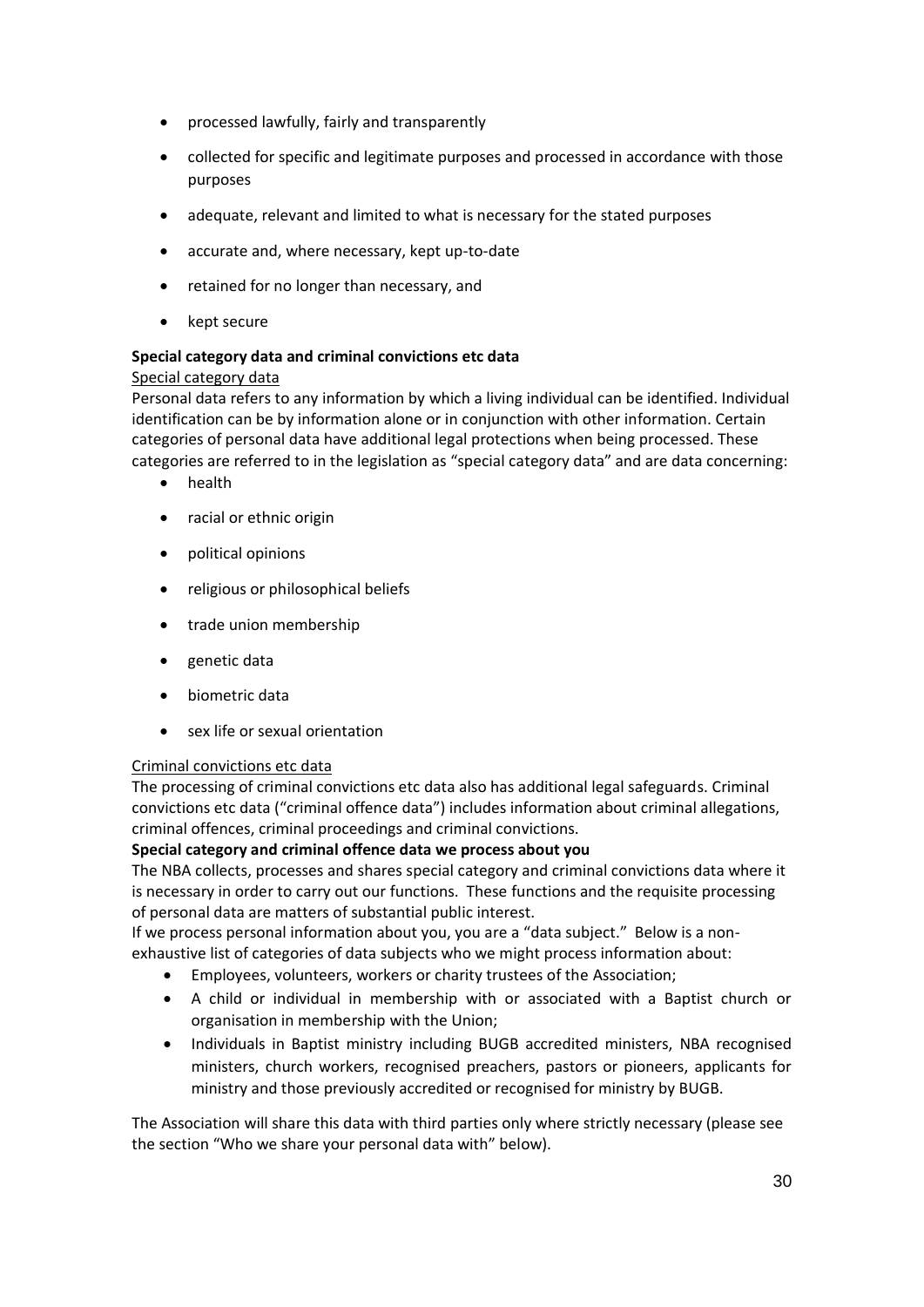Special category data and criminal offence data may be collected from the following nonexhaustive list of sources:

- Data subjects
- Churches usually ministers, church officers, workers or volunteers, most commonly the minister or church's Designated Person for Safeguarding
- Regional Associations including specialist advisers providing safeguarding advice on a voluntary basis
- Baptist Colleges
- Other BUGB Specialist Teams
- Police, Social Services or the Local Authority Designated Officer for safeguarding
- Other employing bodies e.g. hospitals or the armed forces
- Other denominational safeguarding teams at both local and national level, including the Baptist Union of Scotland and the Baptist Union of Wales

The NBA may also obtain and process this data for other statutory and legal obligations for example, including, but not limited to:

- $\triangleright$  responding to data subject access requests under data protection legislation
- $\triangleright$  in connection with our duties under the Equality Act 2010.

#### **The legal basis for processing your special category or criminal convictions data**  The NBA Privacy Statement is available on the NBA website www.thenba.org.uk

Special category or criminal offence data may also be processed by the Association where it fulfils one of the substantial public interest conditions under Schedule 1, Part 2 of the Data Protection Act 2018:

(i) Condition 10:

where the processing is necessary for the purposes of the prevention or detection of an unlawful act, it must be carried out without the consent of the data subject so as not to prejudice those purposes, and is necessary for reasons of substantial public interest.

In order to mitigate the risk of individuals committing criminal offences, including of a sexual nature, the Union may undertake a risk assessment on an individual who has been reported to us by another individual or a statutory authority, where there is a significant concern about their conduct and the risk they may pose to others.

(ii) Condition 11:

where the processing is necessary for the exercise of a protective function, it must be carried out without the consent of the data subject so as not to prejudice the exercise of that function, and is necessary for reasons of substantial public interest. In this paragraph, "protective function" means a function which is intended to protect members of the public against – dishonesty, malpractice or other seriously improper conduct, unfitness or incompetence, mismanagement in the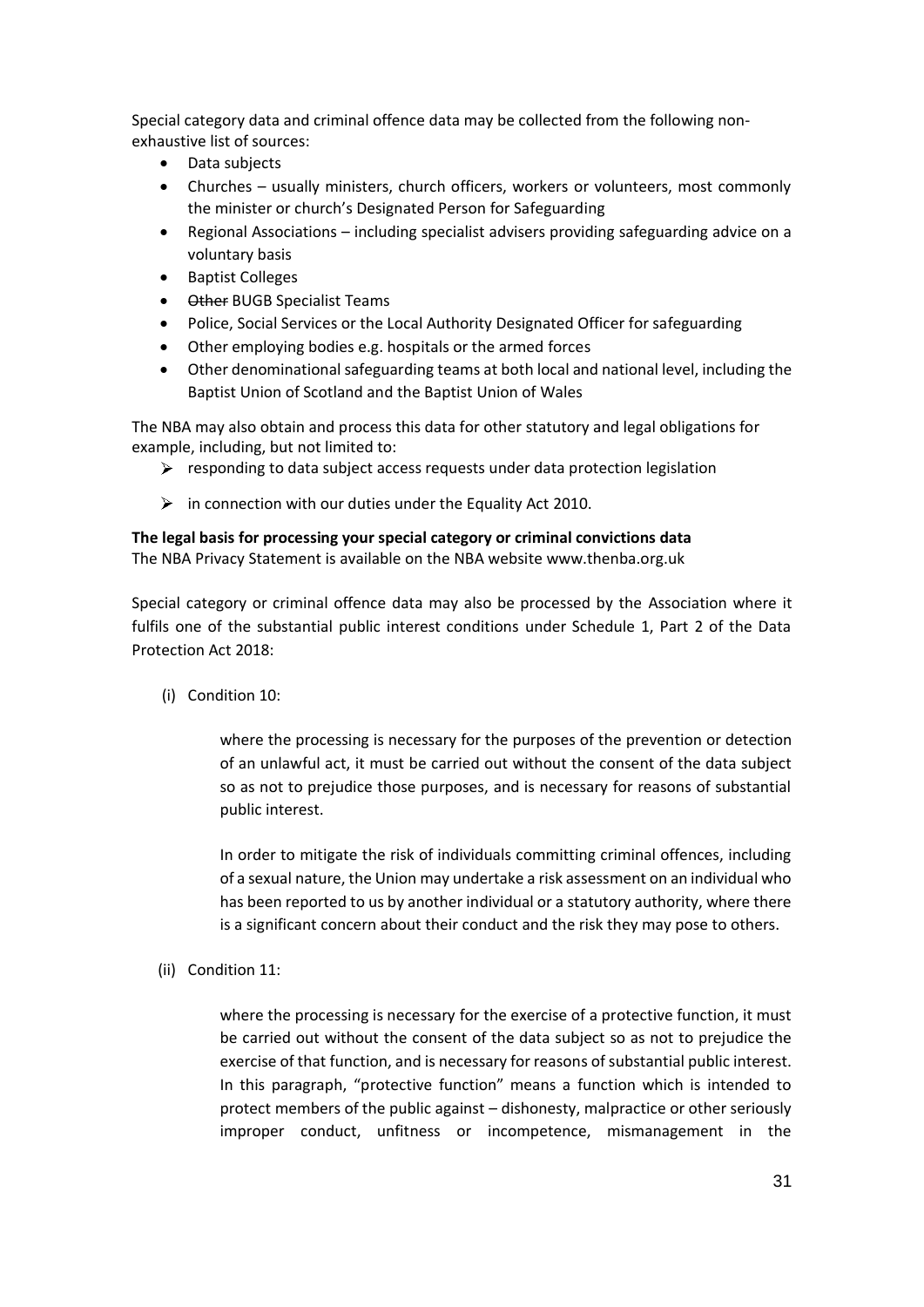administration of a body or association, or failures in services provided by a body or association.

(iii) Condition 12:

where the processing is necessary for the purposes of complying with, or assisting other persons to comply with, a regulatory requirement which involves a person taking steps to establish whether another person has committed an unlawful act, or been involved in dishonesty, malpractice or other seriously improper conduct, and in the circumstances the controller cannot reasonably be expected to obtain the consent of the data subject to the processing, and the processing is necessary for reasons of substantial public interest.

#### (iv) Condition 18:

where the processing is necessary for the purposes of protecting an individual from neglect or physical, mental or emotional harm, or protecting the physical, mental or emotional well-being of an individual, the individual is - aged under 18, or aged 18 and over and at risk, the processing is carried out without the consent of the data subject for one of the reasons listed in sub-paragraph (2), and (d) the processing is necessary for reasons of substantial public interest. (2) The reasons mentioned in sub-paragraph  $(1)(c)$  are  $-$  (a) in the circumstances, consent to the processing cannot be given by the data subject; (b) in the circumstances, the controller cannot reasonably be expected to obtain the consent of the data subject to the processing; (c) the processing must be carried out without the consent of the data subject because obtaining the consent of the data subject would prejudice the provision of the protection mentioned in sub-paragraph (1)(a).

The Association may process criminal and special category data for the purposes of safeguarding minors and vulnerable persons or adults at risk.

#### (v)Condition 19:

where the processing is necessary for the purposes of protecting the economic wellbeing of an individual at economic risk who is aged 18 and over and the processing is of data concerning health, is carried out without the consent of the data subject for one of the reasons listed in sub-paragraph (2), and is necessary for reasons of substantial public interest. An "individual at economic risk" means an individual who is less able to protect his or her economic well-being by reason of physical or mental injury, illness or disability.

The Association may seek to rely on this condition if it is required to investigate allegations of financial abuse by an individual in ministry or other work within the Baptist family for the purpose of safeguarding vulnerable persons or adults at risk.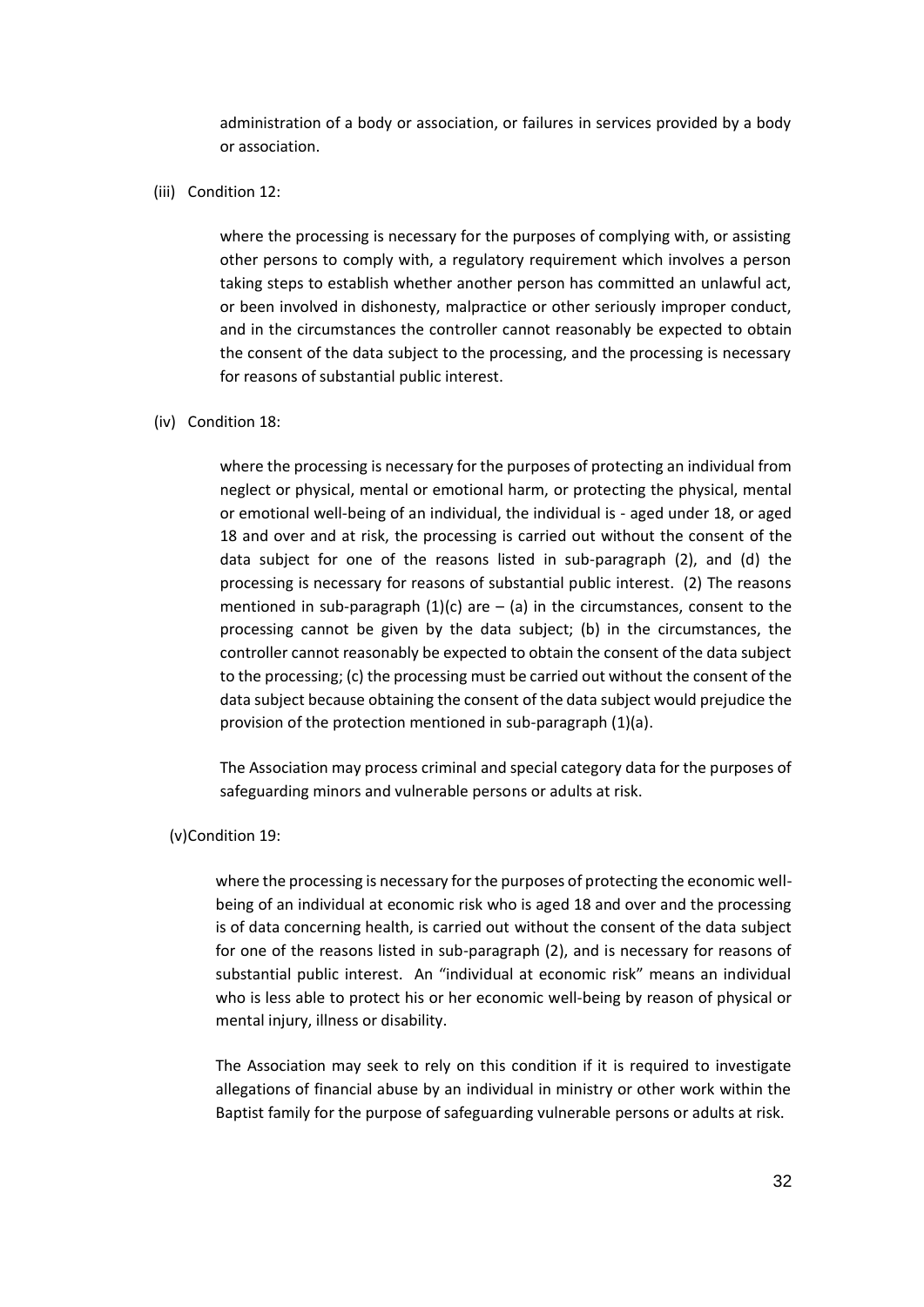The Association may also seek to obtain, use and retain criminal offence data in reliance upon the following additional condition relating to criminal convictions under Schedule 1, Part 3 of the Data Protection Act 2018:

### Condition 31:

where the processing is carried out by a not-for-profit body with a religious aim in the course of its legitimate activities with appropriate safeguards where it relates solely to the members or former members of the body or to persons in regular contact with it in connection with its purposes, and the personal data is not disclosed outside that body without the consent of the data subjects.

### **Who we share your personal data with**

We are required to share your data with third parties where we have a legal obligation to do so. We may also share information with our partner organisations with whom we have a Data Sharing Agreement, as set out in our Privacy Notices available here: [www.](http://www.baptist.org.uk/privacy)thenba.org.uk The persons/organisations we may share your special category and criminal offence data with are:

- Our employees, contractors and volunteers, including the NBA Ministry Group, on a need-to-know basis;
- Employees and volunteers working for one of our partner organisations with whom we have a Data-Sharing Agreement. Please see the current list of partner organisations at www.thenba.org.uk
- Churches and other appointing or employing bodies as appropriate
- Counsellors, professional supervisors and risk assessment consultants
- The Police and Social Services, Local Authority Designated Officers and other statutory agencies
- The Disclosure and Barring Service and our DBS Checking Company
- Other denominations, including their Safeguarding Officers.

Before sharing information with any of the above persons or organisations, careful consideration is given to the rights and freedoms of the data subject against what is needed to be shared to achieve our overarching goal of safeguarding children, young people and adults at risk from harm within our member churches and to support and promote exemplary ministry associated with the Baptist Union of Great Britain. Special category and criminal offence data is only disclosed where it is reasonably necessary and such disclosures will be recorded.

### **Automated decision making**

Currently, the NBA undertakes no automated decision making in relation to your personal data.

### **How we keep your data secure and how long we keep it for**

The NBA deploys a wide range of technical and organisational measures to protect the personal data it holds and processes. Controls include but are not limited to:

- Mandatory annual data protection training for all staff and part of the induction for new staff
- Acceptable use of IT equipment and systems in accordance with the NBA
- Robust procedures for the reporting of any data or potential data breaches